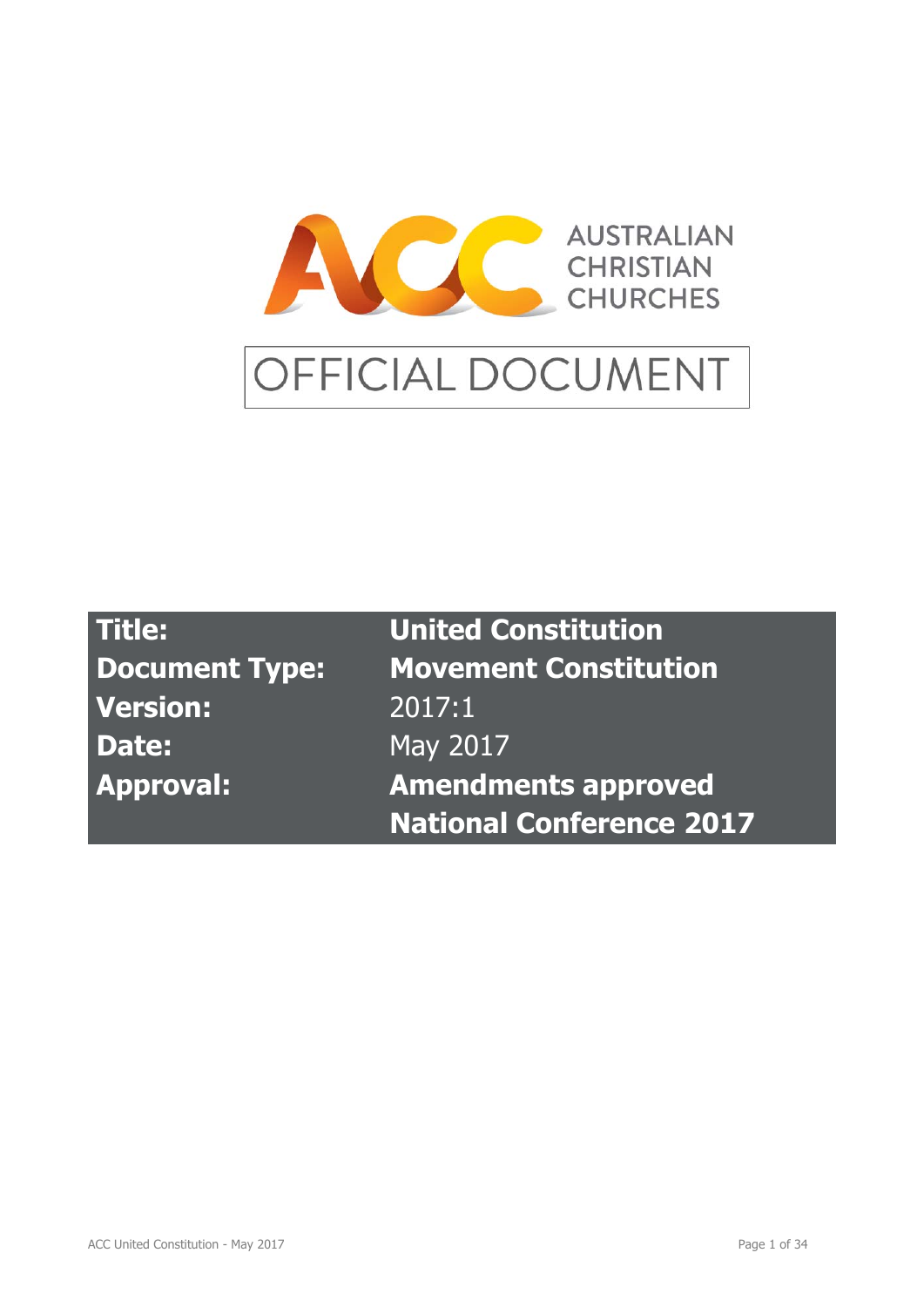### **UNITED CONSTITUTION**

(Incorporating State By-laws)

#### **ARTICLE 1 THE NAME**

- **1.1** The name of the Movement shall be the AUSTRALIAN CHRISTIAN CHURCHES.
- **1.2** The name of the movement was previously Assemblies of God in Australia.
- **1.3** Only churches, ministries and ministers properly affiliated with the Movement, shall be authorised to use the logo and name of the "Australian Christian Churches".

#### **ARTICLE 2 DEFINITION**

#### **2.1 The Movement**

 The Movement is the unincorporated association known as "AUSTRALIAN CHRISTIAN CHURCHES" It is a national association of Pentecostal churches in voluntary cooperation (Cooperative Fellowship), on terms of equality, uniting for evangelism, fellowship, order, discipline and other purposes. Its supreme governing body shall be the National Conference.

In circumstances where it is necessary for any aspects, initiatives or functions of the Movement to be incorporated, the manner and form of such incorporations must conform to the requirements set out in this constitution.

### **2.2 Cooperative Fellowship**

 "Cooperative Fellowship" describes the principles of relationship that provide cohesion and structure for the Movement. It is relevant to the relationship of individuals to a local church and the relationship of local churches to the Movement.

### **2.2.1 Cooperative Fellowship and the Local Church**

 The local church is a body of individual believers that come together, in Christian love, to partner in serving God and the community. The individual believers voluntarily work together for the purpose of spreading the Gospel, meeting needs in the community and building up the church. There is a respect and responsiveness to leadership in the church but each individual has an individual responsibility for his/her relationship with God.

### **2.2.2 Cooperative Fellowship and the Movement**

 The Movement is a conference of local churches that come together, in Christian love, to work cooperatively to attain common objectives (ARTICLE 3). It is acknowledged that the local church is God's chosen means for communicating the Gospel and as such, it is an express purpose of the movement to empower and encourage local churches to fulfil their mandates.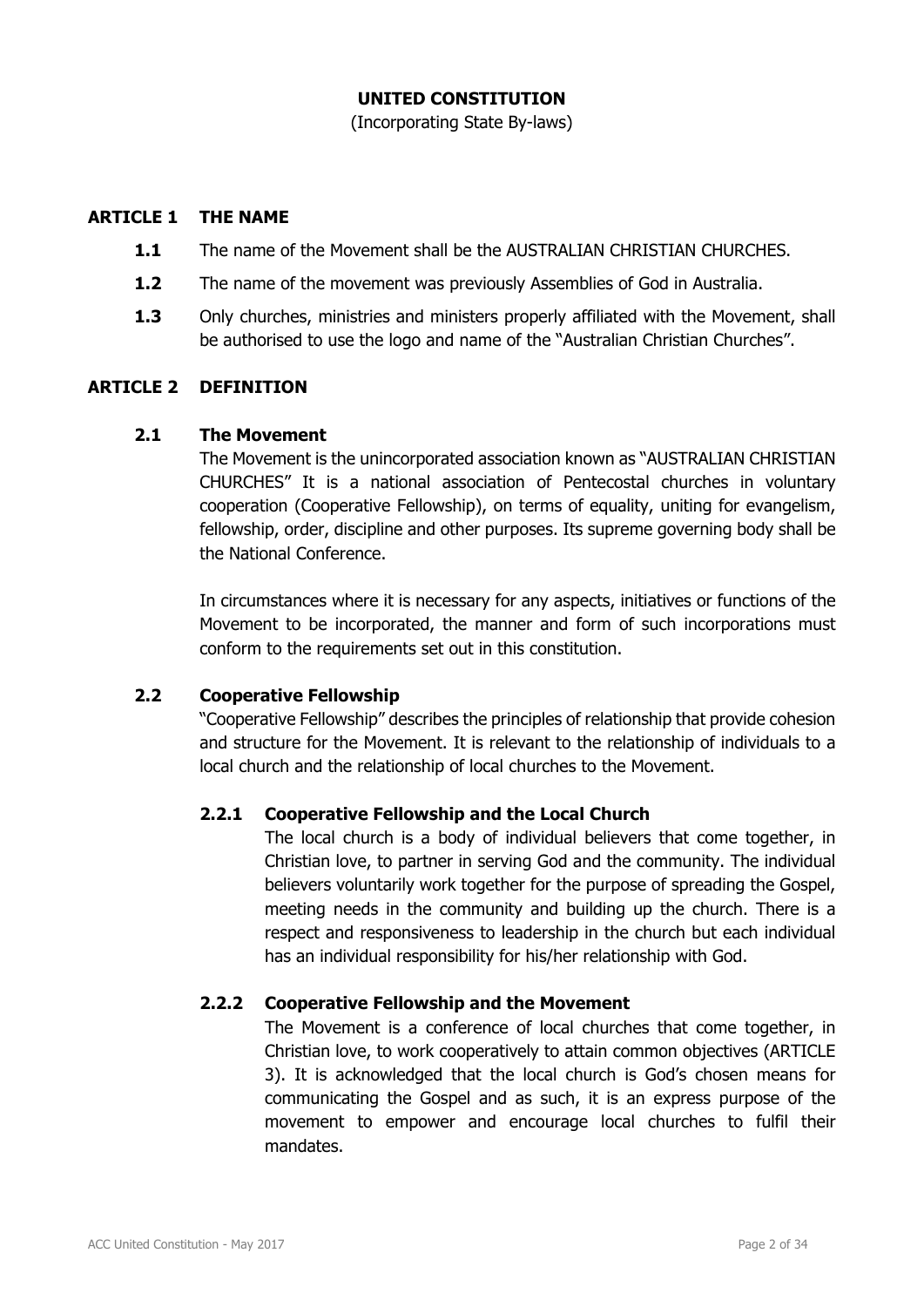The Movement recognises the autonomy of the local church within the movement but cooperative fellowship places a responsibility on a local church to function consistently with the United Constitution, the State By-Laws and all policies approved by the National Conference of the movement.

### **2.3 National Conference**

 The National Conference is the supreme governing body of the Movement and operates according to ARTICLE 5 of this United Constitution.

### **2.4 State Conference**

State Conferences are established under the authority of the national Movement and operate according to the United Constitution and the State By-Laws of the Movement.

**2.4.1** The Movement within the State of Queensland shall be called "Australian Christian Churches Qld".

**2.4.2** The Movement within the State of New South Wales shall be called "Australian Christian Churches NSW".

**2.4.3** The Movement within the State of Victoria shall be called "Australian Christian Churches Vic".

**2.4.4** The Movement within the State of Tasmania shall be called "Australian Christian Churches Tas".

**2.4.5** The Movement with the State of South Australia shall be called "Australian Christian Churches SA".

**2.4.6** The Movement within the State of Western Australia shall be called "Australian Christian Churches WA".

**2.4.7** The Movement within a Territory of Australia may be called either by using an abbreviation of the name of the Territory after "Australian Christian Churches" or not named separately and included within the administration of the State in the discretion of the National Executive from time to time.

# **2.5 Incorporation**

In circumstances where it is considered necessary for any aspects, initiatives or functions of the Movement to be incorporated, the manner and form of such incorporations shall conform to the requirements of ARTICLE 22 of this Constitution.

# **ARTICLE 3 OBJECTIVES**

- **3.1** To present the Gospel in a way that is consistent with the doctrines of the Movement as outlined in ARTICLE 4.
- **3.2** To encourage integrity and righteous living in its leaders, credentialed ministers and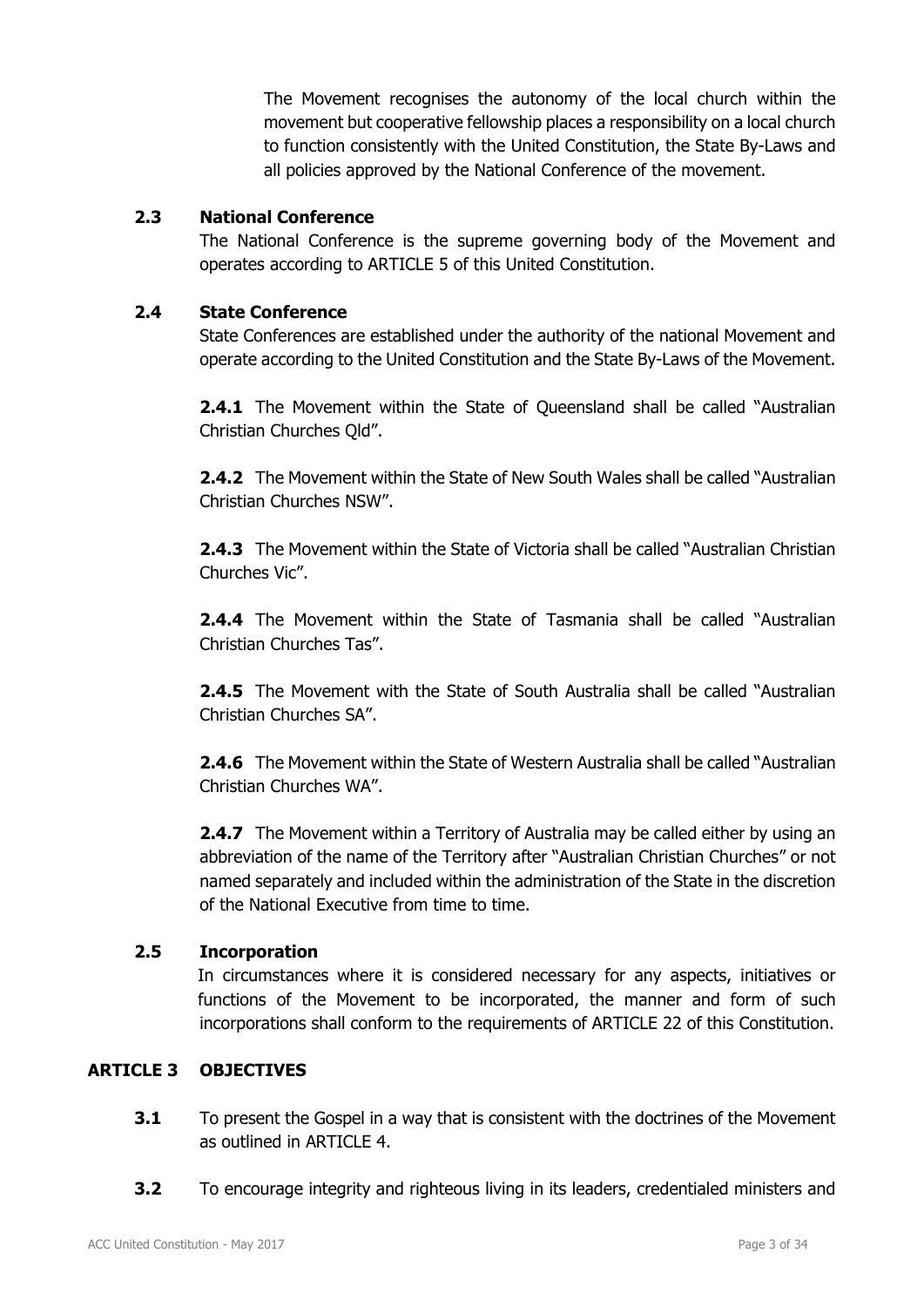congregation members.

- **3.3** To plant and sustain churches that provide a safe and nurturing environment in which Christians can grow and others can find faith in Christ.
- **3.4** To engage in Christian action in the relief of human suffering and need by all available means and in development programs appropriate to developing countries and disadvantaged groups.
- **3.5** To train, ordain and send out ministers of the Gospel, missionaries and other ministries, for the work of God in Australia and overseas.
- **3.6** To allow and encourage individuals and churches to fulfil their God given purpose without undue interference or restriction on their activities and ministries.
- **3.7** To establish a code of conduct, policies and standards of behaviour, endorsed by the National Conference, that will be required standards for credential holders and churches.
- **3.8** To establish and maintain such departments and institutions as may be necessary for the fulfilment of the Movement's mission both in Australia and overseas.
- **3.9** To establish corporate entities on the basis set out in ARTICLE 22, under the ultimate control of its elected executives (National and State), to carry out the business of the Movement in an efficient and lawful manner.
- **3.10** To use whatever means are available, whether traditional or electronic, to communicate information to its ministers, constituents and the community at large.
- **3.11** To, either directly in its own right where possible or by it's corporate entities, own, hold in trust, use, sell, convey, lease or otherwise dispose of such property, real or otherwise or engage in any lawful activity whatever, as may be considered necessary to fulfil the objectives of the Movement.

# **ARTICLE 4 DOCTRINAL BASIS**

### **Preamble**

The Holy Scriptures, known as the Bible, is the inspired Word of God and our all sufficient rule for faith and practice.

These articles of faith of the Australian Christian Churches, grounded in these scriptures, are given as a basis for belief, fellowship and ministry "that we all preach the same thing" (1 Corinthians 1:10). Let it be remembered, however, that this is not given as a summary of the complete revelation of biblical truth, only that it covers our present needs as to these fundamental doctrines.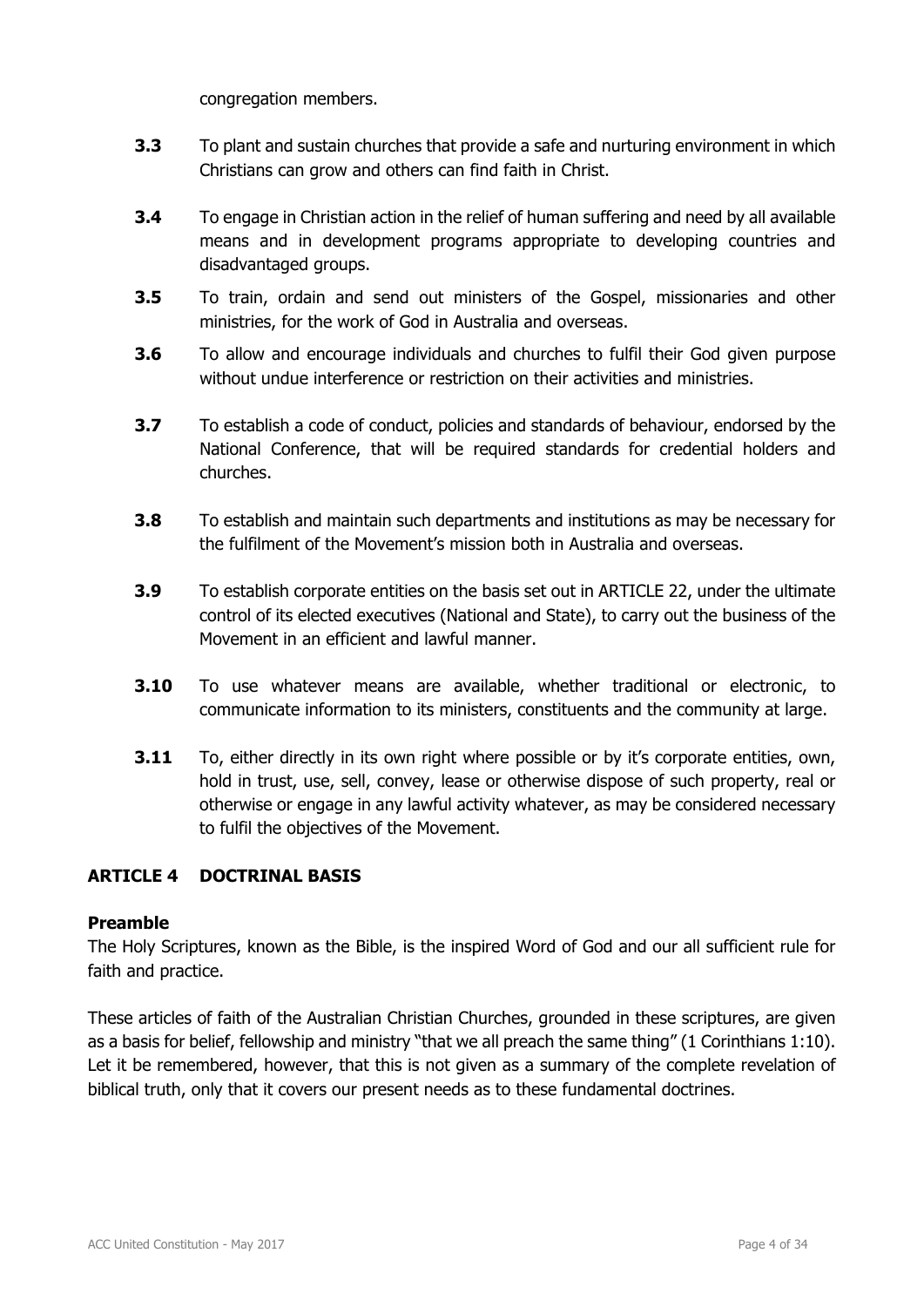# **4.1 The Eternal Godhead**

We believe in the unity of the true and living God who is the eternal, self-existent one, who has revealed himself as one being in three persons - Father, Son and Holy Spirit, and who is the Creator and preserver of things visible and invisible (Genesis 1:1; Deuteronomy 6:4; Psalm 86:9-10; Isaiah 43:10-11; Matthew 28.19, Mark 12:29; John 1:1-3).

# **4.2 The Lord Jesus Christ**

We believe in the Lord Jesus Christ, the second person of the triune Godhead, who was and is the eternal Son of God; that he became incarnate by the Holy Spirit and was born of the virgin Mary.

We believe in his sinless life, miraculous ministry, substitutionary atoning death, bodily resurrection, glorious ascension, and abiding intercession (Isaiah 7:14; Matthew 1:23; Luke 24:39; Acts 1:9; 2:22; 10:38; Romans 8:34; 1 Corinthians 15:4; 2 Corinthians 5:21; Ephesians 4:8-10; Hebrews 7:25-26; 9:12; 1 Peter 2:22).

# **4.3 The Holy Spirit**

We believe in the Holy Spirit, the third person of the triune Godhead, who proceeds from the Father and the Son, and is ever present and active in the work of convicting and regenerating the sinner, and sanctifying and guiding the believer into all truth (John 14:26; 16:8-11; Romans 8:14; 1 Peter 1:2).

# **4.4 The Holy Scriptures**

We believe in the verbal, plenary inspiration of the Holy Scriptures, namely the Old and New Testaments in their original writings. All scripture is given by inspiration of God, and is infallible, inerrantly revealing the will of God concerning us all in all things necessary to our salvation, and is absolutely supreme and sufficient in authority in all matters of faith and conduct. The Bible does not simply contain the Word of God, but is, in reality, the complete revelation and very Word of God, inspired by the Holy Spirit, so that whatever is not contained therein is not to be enjoined as an article of faith (Matthew 5:17-18; 24:35; John 4:39; 2 Timothy 3:16-17; 2 Peter 1:19-21).

# **4.5 The Devil**

We believe in the personality of the devil, who, by his influence, brought about the downfall of man, and now seeks to destroy the faith of every believer in the Lord Jesus Christ (Genesis 3:1-15; Matthew 4:1-11; Luke 4:1-13; John 13:2; James 4:7; 1 Peter 5:8).

# **4.6 The Fall of Man**

We believe that man was created by God by specific immediate act and in his image and likeness, morally upright and perfect, but fell by voluntary transgression.

Consequently, all men are separated from original righteousness, being depraved and without spiritual life (Genesis 1:26-31; 3:1-7; Romans 5:12-21).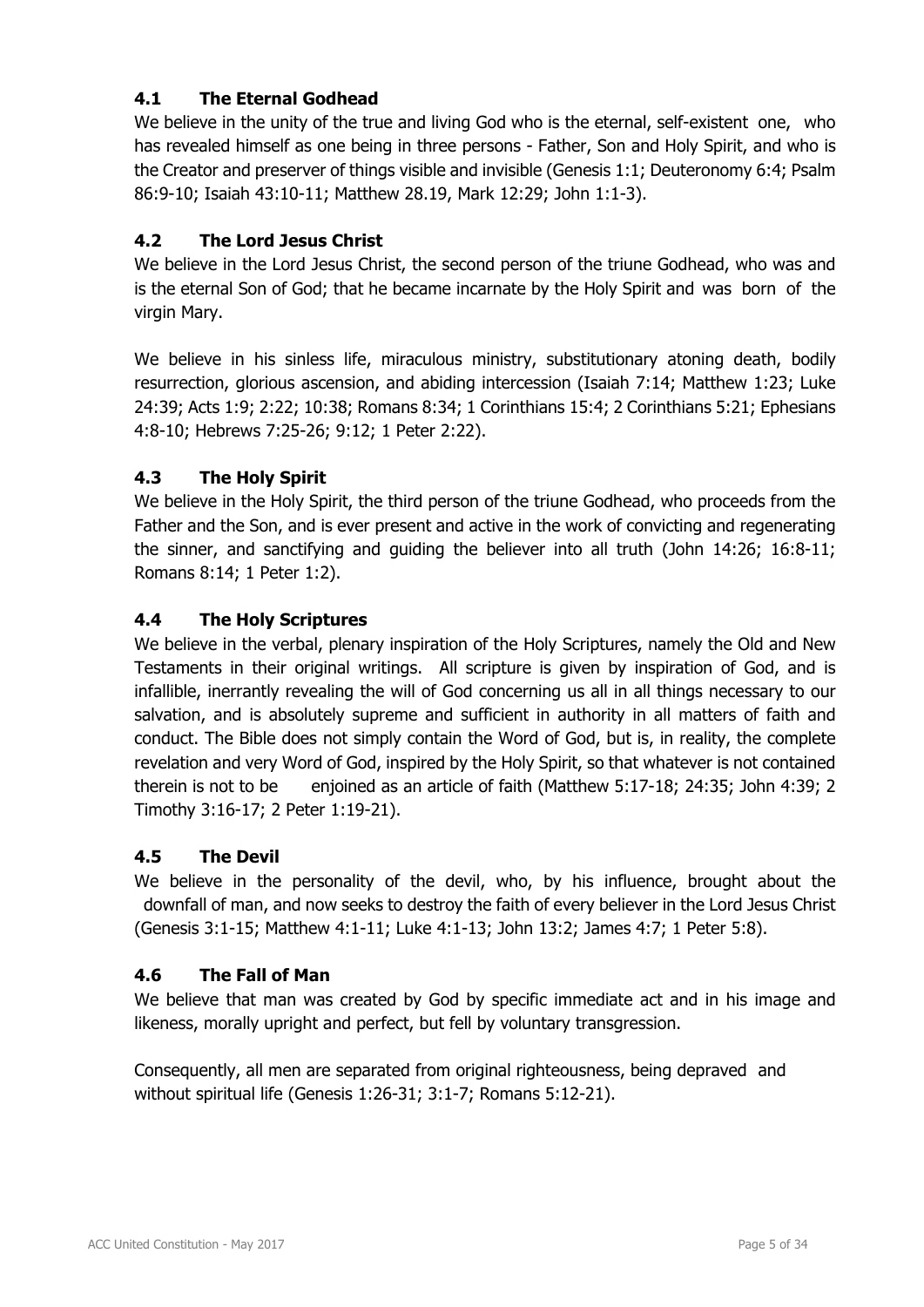# **4.7 The Atonement**

We believe that God's answer to man's sinful state is in the death of his Son, the Lord Jesus Christ, on the cross, whose sufferings and shed blood have made full atonement for the sins of the whole world, both original and actual, and that there is no other ground for salvation (2 Corinthians 5:18-21; Galatians 1:4; Ephesians 1:7; Colossians 1:14; Hebrews 9:25-26; 1 Peter 1:19-20).

# **4.8 Salvation of Man**

We believe that salvation is received through repentance toward God and faith in the Lord Jesus Christ. This experience is also known as the new birth and is an instantaneous and complete operation of the Holy Spirit whereby the believing sinner is regenerated, justified, and adopted into the family of God and becomes a new creation in Christ Jesus and heir of eternal life (Titus 2:11; 3:5-7; 1 Peter 1:23; 1 John 5:1).

# **4.9 The Church**

We believe that the church is the body of Christ, the habitation of God through the Spirit, with divine appointments for the fulfilment of its great commission. Each believer, born of the Spirit, is an integral part of the general assembly and church of the first-born whose names are written in heaven (Ephesians 1:22-23; 2:22; Hebrews 12:23).

# **4.10 Water Baptism**

We believe that baptism, by single immersion, in the name of the Father, and of the Son, and of the Holy Spirit, is enjoined on all who have repented and have believed in Christ as Saviour and Lord, and that it is symbolic of our identification with Christ in his death, burial and resurrection (Matthew 28:19-20; Mark 16:16; Acts 10:47-48; 2:38-39; Romans 6:4-5; Colossians 2:12).

# **4.11 The Lord's Supper**

We believe that the Lord's Supper, consisting of the elements of bread and the fruit of the vine, is the symbol expressing our sharing the divine nature of our Lord Jesus Christ (2 Peter 1:4); a memorial of his sufferings and death (1 Corinthians 11:26); and a prophecy of his second coming (1 Corinthians 11:26), and is enjoined on all believers "until He comes" (Matthew 26:26-28; Luke 22:1520; Acts 20:7).

# **4.12 Sanctification**

We believe that sanctification is an act of separation from that which is evil, and of dedication unto God. We believe it is the glorious provision for every believer in Christ to be made pure in heart and wholly sanctified, through the operation of the Holy Spirit, by the blood of Jesus and the Word of God (John 17:15-19; Acts 15:8-9; Romans 12:1-2; 1 Thessalonians 4:3-4; 5:23-24; Hebrews 2:11; 10:16-19).

# **4.13 The Baptism in the Holy Spirit**

We believe that the baptism in the Holy Spirit is the bestowing of the believer with power to be an effective witness for Christ. This experience is distinct from, and subsequent to, the new birth; is received by faith, and is accompanied by the manifestation of speaking in tongues as the Spirit gives utterance, as the initial evidence (Luke 24:49; Acts 1:4-5, 8; 2:1-4; 8:15-19; 11:14-17; 19:1-7).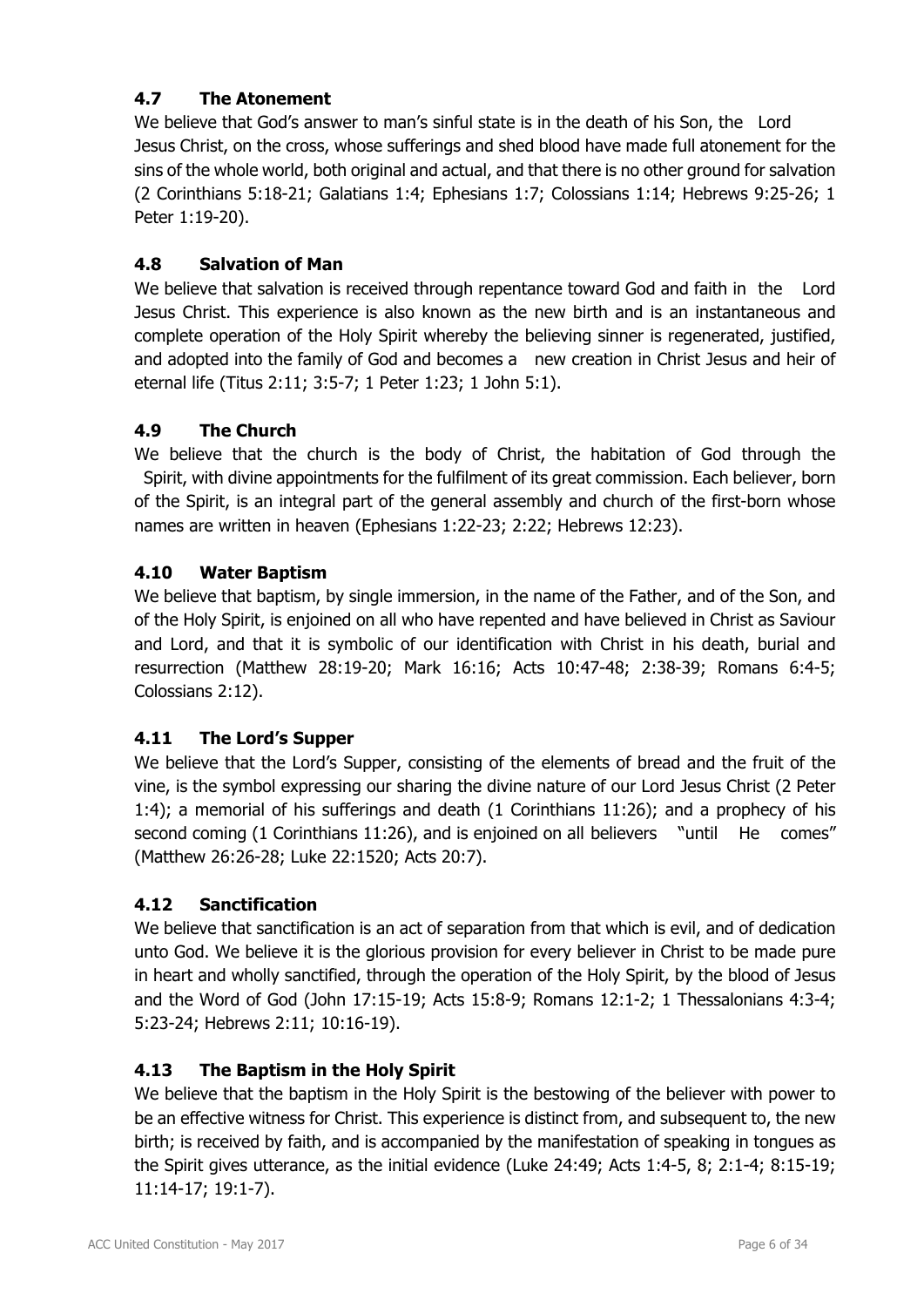# **4.14 Gifts**

We believe in the present day operation of the nine supernatural gifts of the Holy Spirit, as recorded in 1 Corinthians 12:8-10. We also believe in the ministry gifts of Christ, as recorded in Ephesians 4:11-13.

# **4.15 Divine Healing**

In accordance with the teachings of the scriptures, we trust our heavenly Father to protect and heal our bodies from sickness and disease. We believe that divine healing for the body, as with all redemptive blessings of God, has been provided for us by the atoning death and victorious resurrection of our Lord Jesus Christ; it is the privilege of all believers and it is appropriated by faith in our heavenly Father's unfailing promises (Exodus 15:26; Psalms 103:3; Isaiah 53:4; Matthew 8:16-17; Mark 16:17-18; 1 Peter 2:24; James 5:14-15).

# **4.16 The Second Coming of Christ**

We believe in the premillennial, imminent and personal return of our Lord Jesus Christ to gather his people to himself. Having this glorious hope and earnest expectation, we purify ourselves, even as he is pure, so that we may be ready to meet him when he comes. (John 14:1-3; 1 Thessalonians 4:15-17; 2 Thessalonians 2:1; Titus 2:13; James 5:7-8; 1 John 2:28; 3:2-3).

### **4.17 The Millennium**

We believe in the return of the Lord Jesus Christ to set up his millennial reign on this earth (Psalm 11; 96:10-13; Daniel 7.22; Zechariah 14:5; Revelation 5:9-10; 20:1-10).

# **4.18 The Punishment of the Wicked**

We believe in the everlasting punishment of the wicked (in the sense of eternal torment) who wilfully reject and despise the love of God manifested in the great sacrifice of his only Son on the cross for their salvation (Matthew 25:46; 13:49-50; Luke 12:47-48; Romans 6:23; 2 Thessalonians 1:8-9; Revelation 20:11-15).

We believe that the devil and his angels and whoever is not found written in the book of life shall be consigned to everlasting punishment in the lake which burns with fire and brimstone, which is the second death (Revelation 19:20; 20:10-15).

### **4.19 The New Heavens and the New Earth**

"We, according to his promise, look for new heavens and a new earth in which righteousness dwells" (2 Peter 3:13; Revelation chapters 21-22).

### **4.20 Creation**

We believe that the heavens and earth and all original life forms, including humanity, were made by the specific immediate creative acts of God as described in the account of origins presented in Genesis, and that all biological changes which have occurred since creation are limited to variation within each species.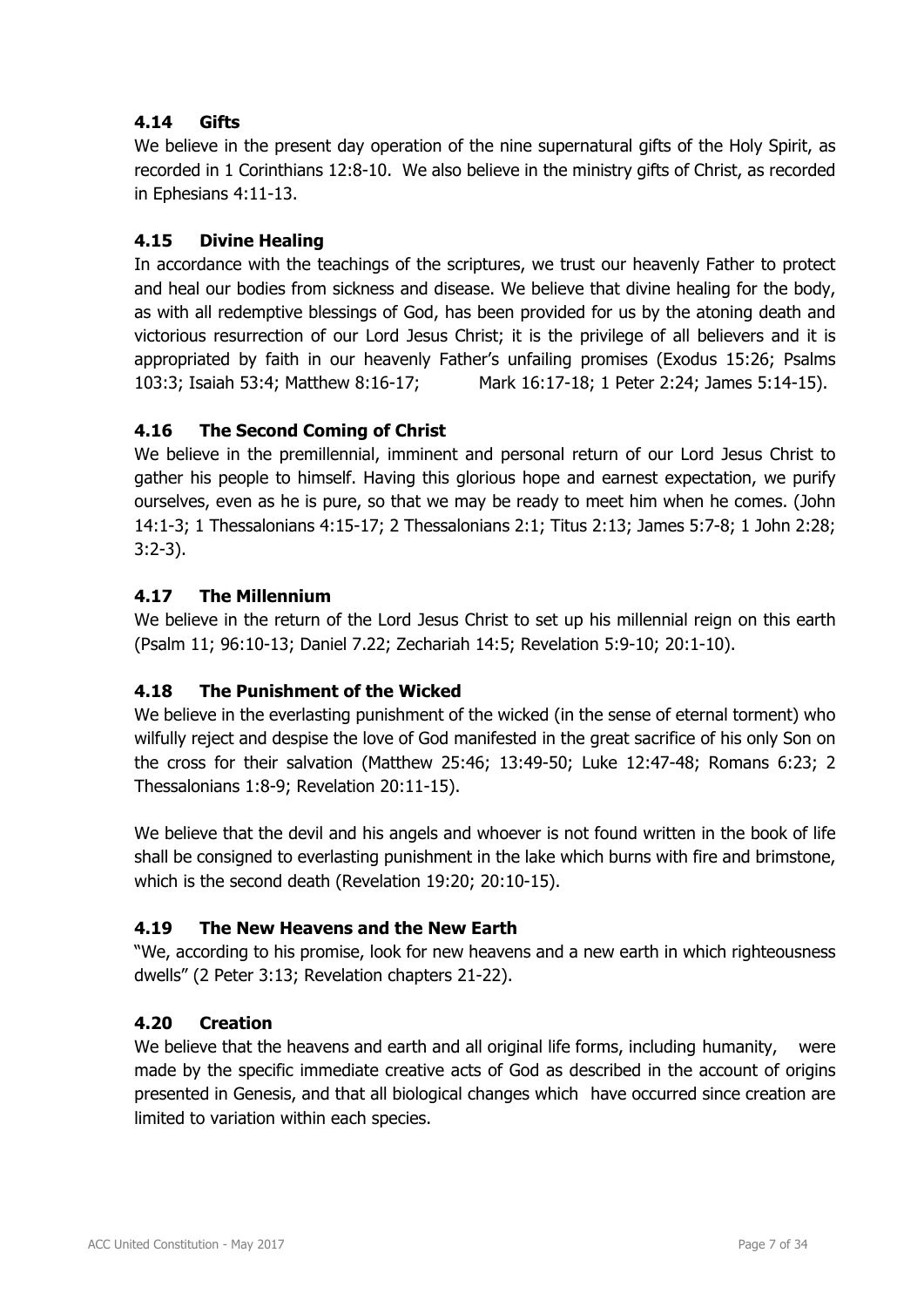# **ARTICLE 5 THE NATIONAL CONFERENCE OF AUSTRALIAN CHRISTIAN CHURCHES**

# **5.1 Purpose**

It shall be the function of the National Conference as the supreme governing body:

- **5.1.1** To promote possibilities for fellowship between local churches.
- **5.1.2** To make whatever decisions may be necessary in the interests of the Movement.
- **5.1.3** To carry out elections to office in accordance with this United Constitution and to appoint committees for special work as occasion may arise.
- **5.1.4** To receive and consider reports from the states, departments, officers and committees and, where appropriate, make any decisions or recommendations arising there from.
- **5.1.5** To consider and decide on any constitutional matter that may arise.

### **5.2 Constituents**

The voting constituents of the National Conference of the Movement shall be:

- **5.2.1** Those churches which at the date of adopting this constitution hold a current Certificate of Fellowship.
- **5.2.2** Such registered churches as shall thereafter be received into the Movement by the granting of a Certificate of Fellowship.
- **5.2.3** Those individuals who hold a current Ordained Minister's Credential at the time of commencement of a National Conference.
- **5.2.4** Churches will cease to be voting constituents of the National Conference of the Movement at such a time as they no longer hold a current Certificate of Fellowship, and individuals will cease to be a voting constituent when, and from the time, an Ordained Minister's Credential is withdrawn.
- **5.2.5** Pastors and churches must be up to date with their National dues to be a voting constituent at the National Conference.

### **5.3 Sessions**

The National Conference shall be held biennially, at a time and place determined by the National Executive or by a sitting of the National Conference.

### **5.4 Notice**

The National Secretary shall send to all voting constituents, a notice in writing of the Conference, not later than four months before the commencement of conference. All remits from voting constituents, which must be in the form of a resolution, shall be in the hands of the National Secretary three months prior to the commencement of conference.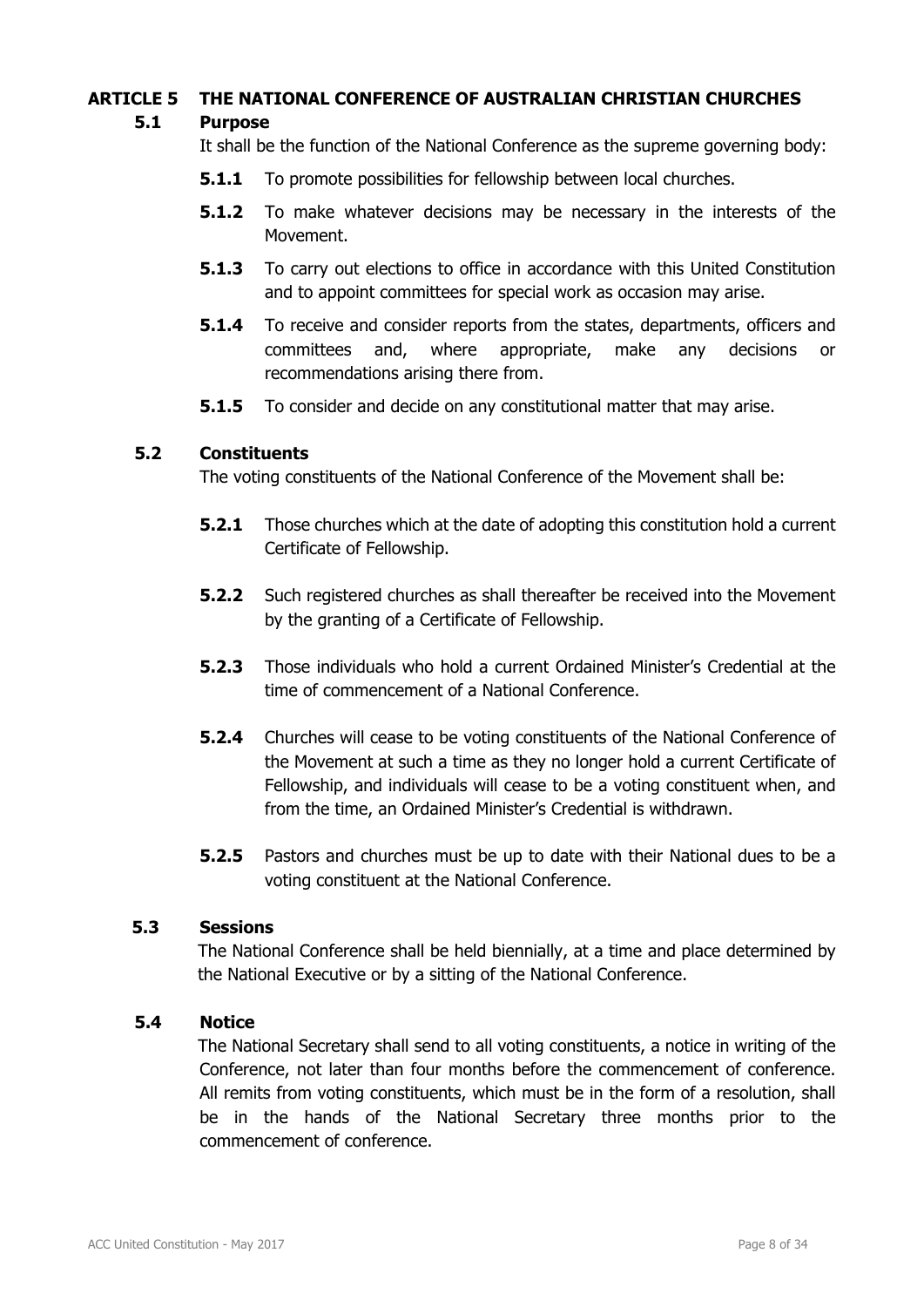If a voting constituent wishes to submit a remit to National Conference it must first be submitted for discussion at Regional level and receive endorsement by the regional leadership body. If the Regional leadership endorses the remit, it may then be forwarded to the appropriate State Executive. In states where there are no regions, the remit may be sent directly to the State Executive.

If the State Executive endorses the remit, it must then be forwarded to the National Secretary for inclusion on the agenda for the National Conference. If the State Executive fails to endorse a remit, the Region has the right to appeal to the next State Conference. If the State Conference endorses the remit it must then be forwarded to the National Secretary for inclusion on the agenda for the National Conference.

If a remit fails to pass at a Regional or State level, there is no further right of appeal. Remits may be submitted direct to the National Secretary by State Conferences, State Executives and the National Executive. All remits shall be notified to registered churches and ministers holding a current Ordained Minister's Credential six weeks prior to the commencement of conference as part of a provisional agenda.

# **5.5 Voting at National Conference**

- **5.5.1** All registered churches that hold a current Certificate of Fellowship and are in financial standing, may be represented by one delegate for every two hundred and fifty (250) adults in regular attendance (18 years and over) or part thereof and each such delegate shall be entitled to one vote.
- **5.5.2** Every ordained minister is entitled to one vote.
- **5.5.3** In the event that the name of a church delegate is not received by the National Secretary, twenty-one days prior to the commencement of the National Conference, the National Executive may, in its absolute discretion, veto such delegate's voting power in which case the delegate shall have no voting rights but may attend as an observer.

### **5.6 Special Conference**

Special conferences may be called by the National Executive at its discretion, or at the request of two or more of the State Executives. A written notification of the Conference setting forth the reasons for the special conference shall be distributed to the State Secretaries, churches and those holding Ordained Minister's Credentials, not less than three weeks prior to the commencement of the special conference, which shall consider the matters listed on the notice but no other business, except as provided for in ARTICLE 19 of this Constitution.

### **5.7 Chairman**

The National President, or their nominee, and in their absence, the National Vice President, shall preside over all meetings of the National Conference. In the event of the National President and the National Vice President being absent, the National Conference shall be presided over by a member of the National Executive appointed by the National Conference at that meeting.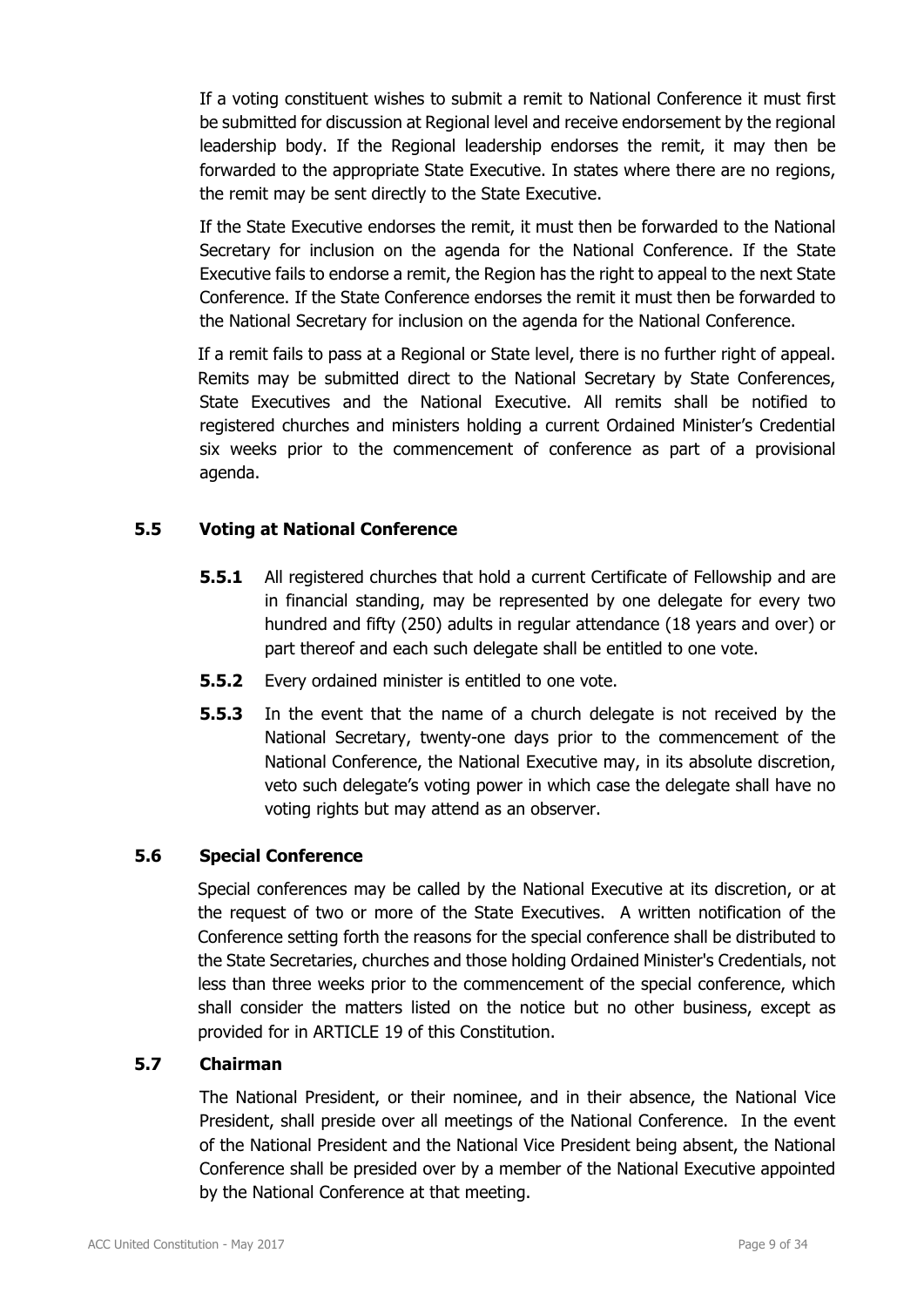### **5.8 Business**

- **5.8.1** The National Conference may discuss any business not on the agenda but brought forward by the National Executive. General remits received less than three months prior to conference may be placed on the agenda at the absolute discretion of the National Executive.
- **5.8.2** No remits involving constitutional changes shall be brought before the National Conference unless included on the provisional agenda.
- **5.8.3** The National Executive shall prepare the agenda.
- **5.8.4** The only persons eligible to vote are delegates of Registered Churches and holders of an Ordained Minister's Credential attending in person. No proxy votes are allowed.
- **5.8.5** In the normal course of business all resolutions shall be decided by a show of hands. However, the chairman may require that a secret ballot be taken.
- **5.8.6** All resolutions shall require a 55% majority of the voting constituents present at the meeting to be carried except where different percentages are specified in this constitution.
- **5.8.7** Ouorum: Provided that notice has been given, consistent with ARTICLE 5.4, the voting constituents present at a conference business session shall constitute a quorum. To be clear, there is no minimum number of voting constituents whose presence is necessary to validate the transactions of the National Conference.

# **ARTICLE 6 NATIONAL OFFICERS**

- **6.1** The officers shall consist of the National President, National Vice President(s), National Secretary, National Treasurer or National Secretary/Treasurer, together with such other officers as shall be appointed from time to time.
- **6.2** The National President and National Vice President(s) shall only be chosen from the ordained ministers, and shall be persons of mature experience and ability, who shall have been ordained for at least five years.
- **6.3** The National Secretary and the National Treasurer or National Secretary/Treasurer may be chosen from the ordained ministers or from individuals in fellowship and good standing with any church forming part of the Movement and shall be of mature experience and ability. If the National Secretary and/or National Treasurer are not holders of an Ordained Minister's Credential, they shall be ex officio members of the National Executive without voting rights.
- **6.4** The National Secretary, National Treasurer or National Secretary/Treasurer shall be ex officio delegates to National Conferences with full voting rights provided they have no vote by virtue of ARTICLE 5.5.2 of this United Constitution.
- **6.5** The roles and job descriptions of the National Officers shall be set and modified by the National Executive.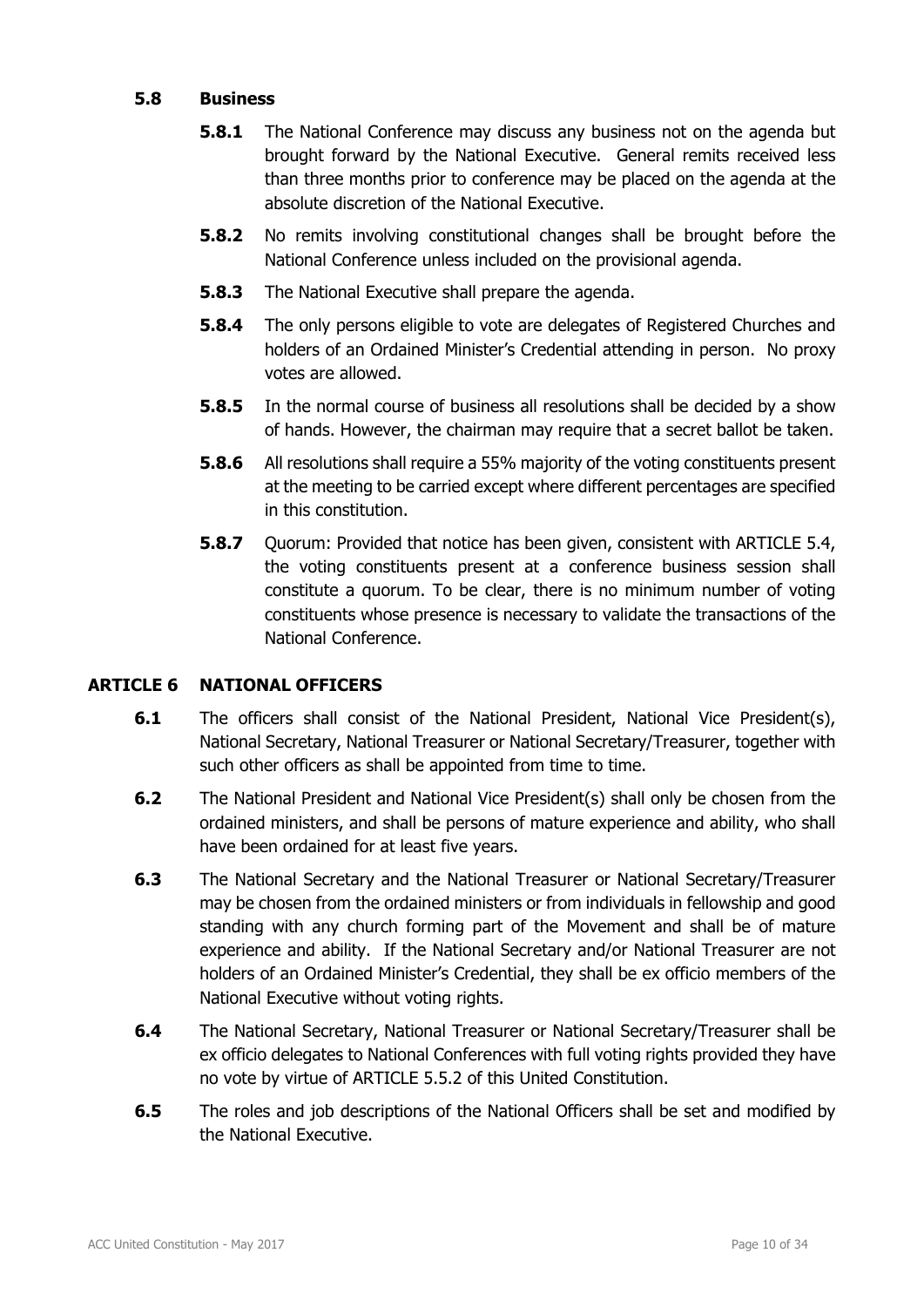### **ARTICLE 7 NATIONAL EXECUTIVE**

### **7.1 Membership**

 Each biennial National Conference shall elect a National Executive. The National Executive shall consist of nine members and shall include the National President, National Vice President(s), National Secretary, National Treasurer or National Secretary/Treasurer. Persons nominated for the National Executive shall have been ordained for at least four years except a National Secretary and a National Treasurer or a National Secretary/Treasurer, who is not the holder of an Ordained Minister's Credential. In special circumstances, the National Executive may waive the four year requirement.

 Note: As per ARTICLE 6.2, the National President and National Vice President(s) shall have been ordained for at least five years.

### **7.2 Term of Office**

 With the exception of the National President and full time office bearers, whose initial term shall be a period of four years, the term of office shall be from the conclusion of the National Conference at which elected, until the conclusion of the National Conference next following.

### **7.3 Vacancies**

 In the event of a vacancy or vacancies occurring on the National Executive, the same shall be filled by the National Executive from those who have been ordained for at least four years. In the event of any member being incapacitated through illness or any other cause, the National Executive may likewise appoint any other eligible person to act in place of that member so incapacitated.

### **7.4 Meetings**

 The National Executive shall meet at such times and places as it may, from time to time, decide. Meetings shall be convened by the National Secretary, at the request of the National President or at the request of a simple majority of the National Executive. All members of the National Executive shall be entitled to receive notice of meeting. The National Executive may resolve from time to time the manner and form of such notice and a minute of its meeting to the effect will be conclusive evidence as to the form of notice required.

### **7.5 Quorum**

The quorum necessary for the transaction of the business of the National Executive shall be a majority or such greater numbers as it shall fix from time to time.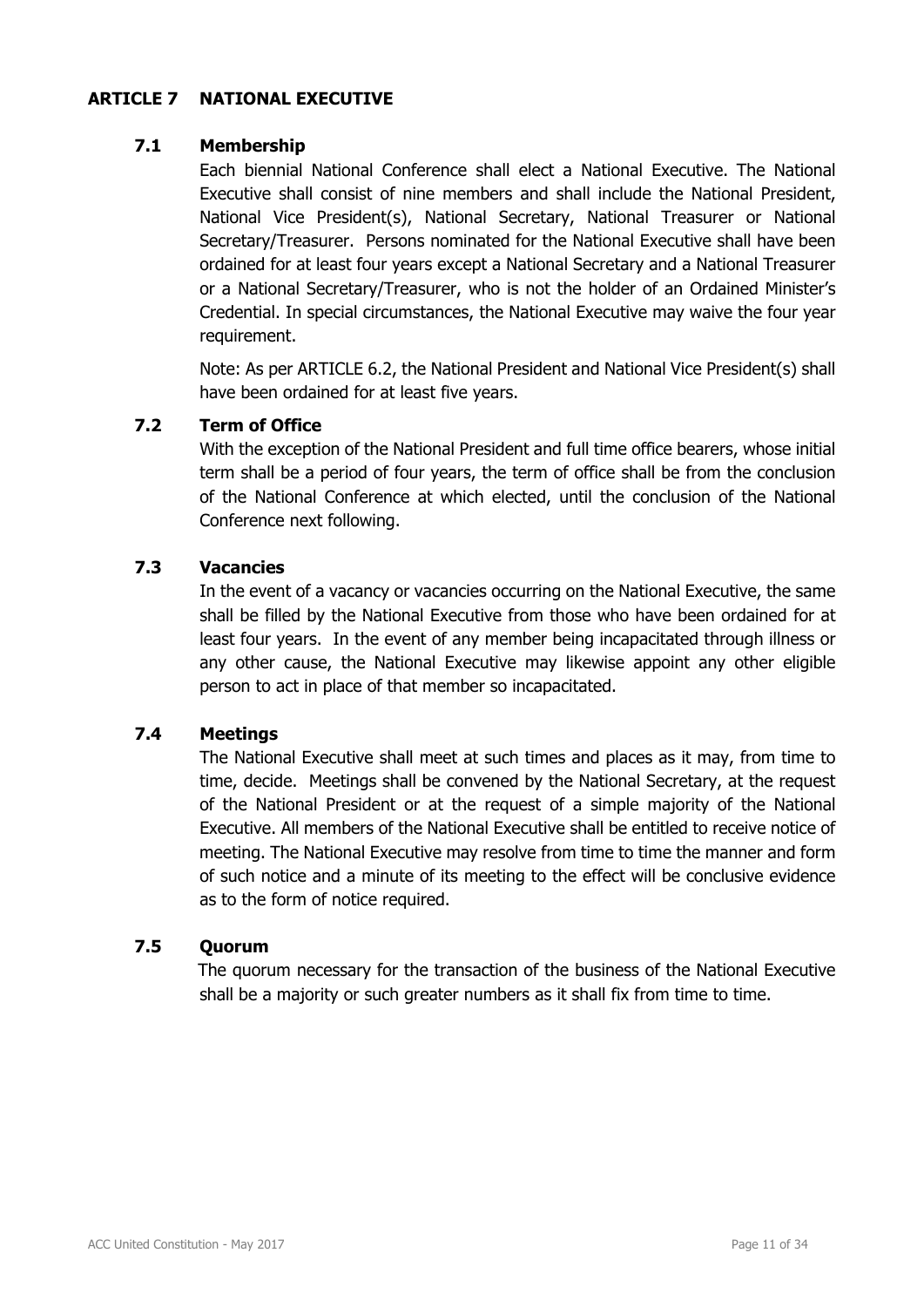# **7.6 Technology Meetings**

For meetings other than those held in person after written notice, a majority of the National Executive shall be deemed to hold or be present at a meeting when they communicate through a telephone conference call, video or other electronic conference method in circumstances where each of them can simultaneously hear what is said by and can speak to the other members. Such a meeting shall be deemed to be held at the place where the chairperson was present during the meeting. A resolution passed at a meeting under this sub-clause must be ratified at the next National Executive meeting where notice has been given to all members.

 If a majority of the National Executive shall have advised the National Secretary in writing by fax or email that they are in favour of a resolution in particular terms such resolution shall be deemed to be passed at a meeting of the National Executive provided it shall be ratified at the next National Executive meeting where notice has been given to all members.

# **7.7 Powers and Duties**

 Between biennial National Conferences, the National Executive is authorised to provide leadership and act in all matters that affect the Movement, at their discretion. All decisions of the National Executive must be in harmony with the provisions of this United Constitution and any decisions of the National Biennial Conference.

# **7.8 Nominations**

- **7.8.1** Nominations for the National Executive, may be made by National and State Executives, State Conferences or voting constituents.
- **7.8.2** Nominations must be received, in writing, by the National Secretary, not less than two months prior to the commencement of the National Conference, which nominations shall be assented to, in writing, by the nominee. In the event that the number of nominations is less than the number of positions or offices to be filled, the National Executive shall make nominations up to the number required. Not less than six weeks prior to the commencement of the National Conference, the National Secretary shall advise all voting constituents of the nominations.
- **7.8.3** The National Executive shall recommend to the National Conference, one or more of the persons nominated for the offices of National Secretary, and National Treasurer or National Secretary/Treasurer, but all nominations shall be presented to the National Conference.
- **7.8.4** Nominees do not have to be present at the National Conference to be eligible for election.

# **7.9 Election Procedure**

- **7.9.1** All elections shall be made by secret ballot. A separate ballot shall be held for each of the following:
	- National President;
	- National Vice President:
	- National Secretary or National Secretary/Treasurer;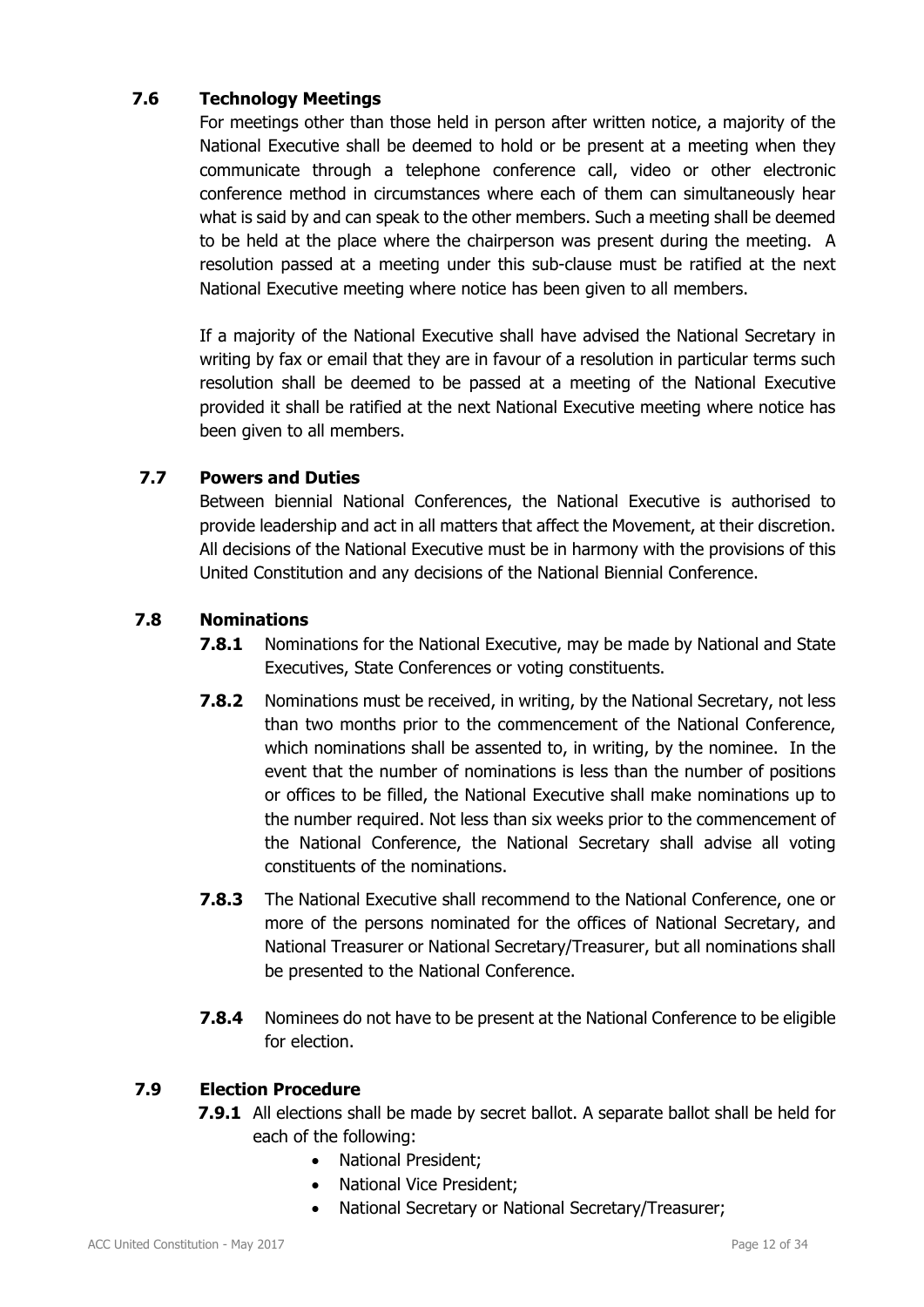- National Treasurer (if required):
- Members of the National Executive other than National Officers.
- **7.9.2** The first office to be filled shall be that of the National President. The offices of the National Vice President(s), National Secretary or National Secretary/Treasurer shall then be successively filled, and then the ordinary members of the National Executive.
- **7.9.3** When the nominee for National Treasurer is a holder of an Ordained Minister's Certificate and is being considered for executive office, his election shall take place immediately following that of National Secretary.
- **7.9.4** All candidates must achieve at least a simple majority of votes cast to be declared as elected.
- **7.9.5** In ballots for National Officers, the candidate with the highest number of votes over a simple majority shall be declared as elected.
- **7.9.6** If no candidate, in the election for a National Officer, obtains a simple majority in the first ballot, a second ballot shall be held. Only the two candidates who achieved the highest and second highest number of votes in the first ballot shall be included in the second ballot.
- **7.9.7** In ballots for election of members of the National Executive other than office holders, all candidates achieving a simple majority, at least, up to the number of positions to be filled, shall be declared as elected in the order corresponding to the number of votes achieved by each candidate from the highest to the lowest.
- **7.9.8** If all vacancies for members of the National Executive other than office holders have not been filled following the results of the first ballot, a second ballot shall be held. The number of candidates in the second ballot shall be the number of remaining vacancies plus one. The candidates in the second ballot shall be chosen in the order corresponding to the number of votes achieved by each candidate in the first ballot from the highest to the lowest.
- **7.9.9** In the event of a tied vote between candidates for any vacancy, a further ballot shall be held, between the candidates with the tied vote, to fill the vacancy.

### **ARTICLE 8 AUDIT**

The National Executive shall ensure that a proper audit of all books and accounts administered by the National Secretary/Treasurer or National Treasurer is carried out, for presentation to the membership of the appropriate corporate entities. It shall also ensure that a summary report be prepared, together with covering letter from the Auditor, for presentation to the National Conference.

### **ARTICLE 9 STATE CONFERENCES AND BY-LAWS**

**9.1** Whilst the Movement is a national movement, it recognises the necessity of administration of some matters at a state level.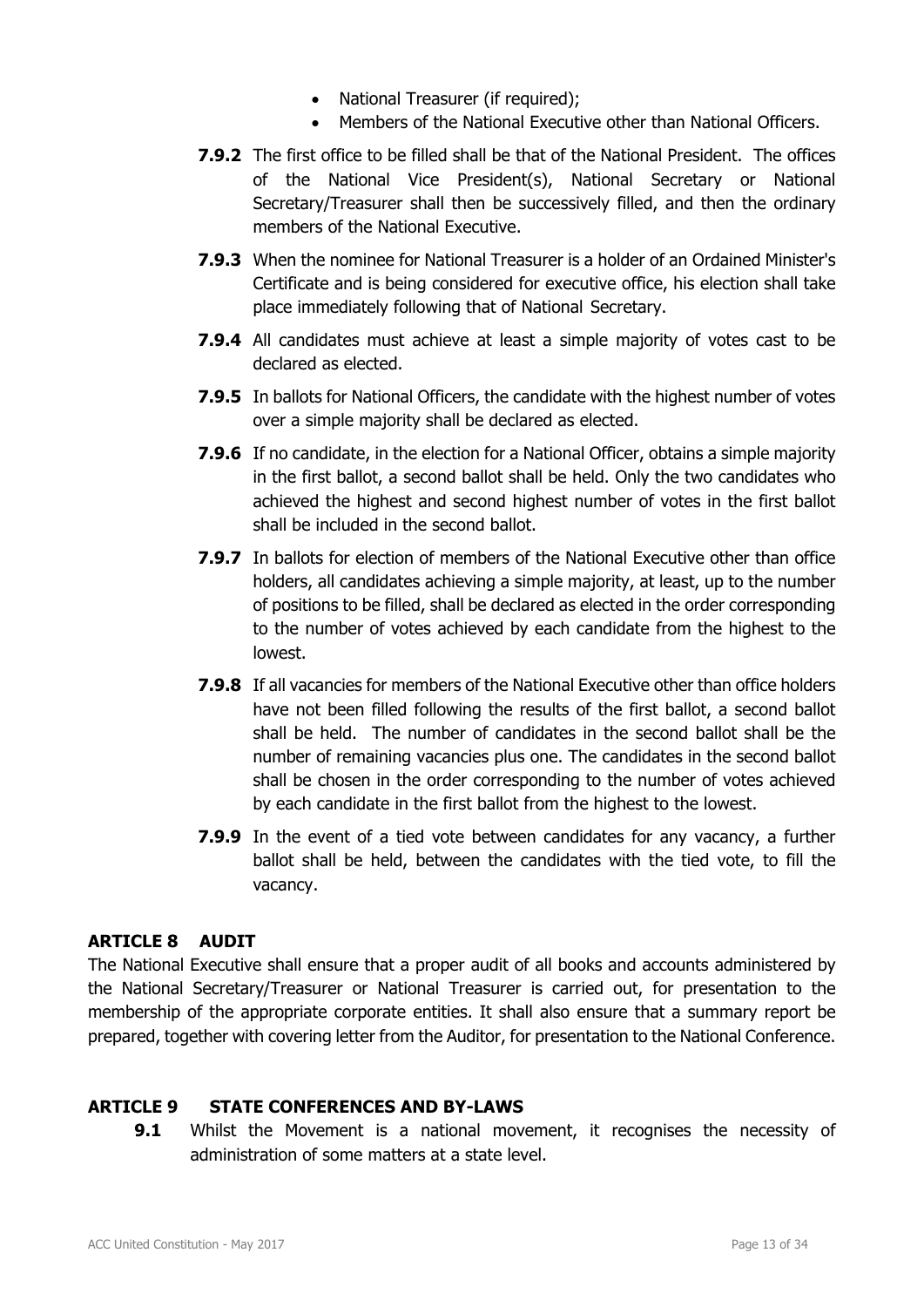- **9.2** Each state shall have its own Conference, State Executive and executive officers, consistent with the provisions of this constitution and the State By-Laws. The roles and job descriptions of the State Officers shall be set by the State Executive.
- **9.3** A conference shall be held in each state biennially, at a time and place to be fixed by the State Executive or by the sitting conference, to consider matters affecting the state. A conference may also be held at any time and place deemed necessary by the State Executive.
- **9.4** The administration of state matters not affecting the national Movement shall be vested in the State Executive between State Conferences.
- **9.5** All State Conference and Executive decisions are required to conform with the decisions of the National Conference and the National Executive.
- **9.6** In the event of a State being unable to appoint suitably qualified officers or executive members, the National Executive may appoint persons to fill the vacancies, at its sole discretion, until the next State Conference.
- **9.7** A State Executive may, by resolution, invite the National Executive to intervene in the management and affairs of that state for such period as it determines or until the next State Conference whichever is earlier. For the term of such intervention the National Executive shall replace the role of the State Executive or make additions to the State Executive, to represent the National Executive, with full voting powers.

 In circumstances where the National Executive considers the interests of the Movement within a state are in serious jeopardy it may intervene so as to replace the role of the State Executive in all respects for such period as it determines or until the next State Conference whichever is earlier. In these circumstances the role of the State Executive is terminated upon written notification by the National Secretary that the National Executive has intervened under the provisions of this clause.

**9.8** In the event of the National Executive replacing the role of the State Executive, a Special Conference, for the state, must be held within two months of the intervention. The special conference shall be informed of the reason for the replacement of the State Executive and determine the timing of the election of a new State Executive.

# **ARTICLE 10 MINISTRY**

- **10.1** The Movement acknowledges that the church, both local and universal, has been endowed with Ministry Gifts as outlined in Ephesians 4:11-12.
- **10.2** Accepting that the Call of God, Ministry Gifts and the outpouring of the Holy Spirit have been bestowed on men and women without respect of gender, the Movement acknowledges the right and privilege of men and women to have their ministries recognised.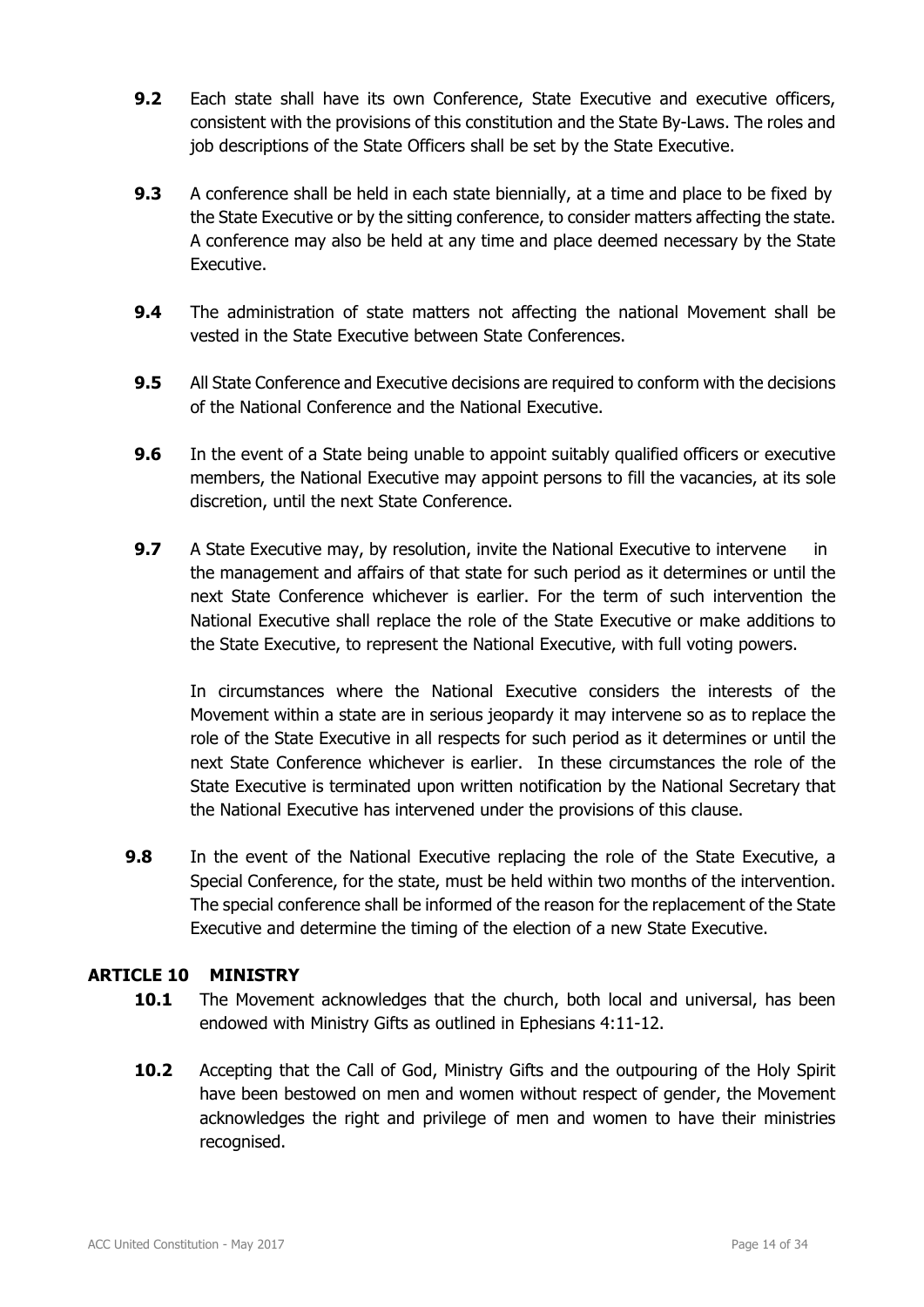**10.3** The Movement recognises ministries, by the granting of the appropriate certificates as set out in ARTICLE 11 of this Constitution. The movement may grant an OMC or a PMC to individuals who reside outside Australia subject to the provisions of this constitution.

# **ARTICLE 11 CREDENTIALS**

### **11.1 Certificates**

The Movement recognises four certificates with respect to ministry, namely:

- Ordained Minister's Credential (OMC)
- Provisional Minister's Credential (PMC)
- Specialised Ministry Certificate (SMC)
- Overseas Associate Minister's Certificate (OAMC)

# **11.2 Qualifications and Requirements of all Credential and Certificate Holders**

- **11.2.1** To be a person of God in good standing with those within the church and of good report by those outside the church.
- **11.2.2** To have demonstrated the qualifications set out in 1 Timothy 3:1-7 and Titus 1:7-9 for a leader in the church and have been baptised in the Holy Spirit, as described in ARTICLE 4 of the United Constitution.
- **11.2.3** To have undertaken a recognised Bible study course and/or given evidence to the interviewing committee that he/she is equipped by private reading and study to fulfill the relevant ministry.
- **11.2.4** To be acquainted with, accept and adopt the United Constitution, structure, policies and administration of the Movement.
- **11.2.5** To be living consistent with the Code of Conduct and other policies of the Movement.
- **11.2.6** To be regularly attending a church that holds a Certificate of Fellowship or a Provisional Certificate of Fellowship. This will not apply to credential holders resident overseas but the National Executive may require overseas resident credential holders to demonstrate that they are involved in appropriate church fellowship to the extent considered reasonable by the National Executive.
- **11.2.7** To complete professional development as required by the National and State Executive.
- **11.2.8** To be prepared to sign, as required, a declaration in relation to moral standing, compliance with legal requirements and doctrinal consistency with the Movement.

# **11.3 Ordained Minister**

# **11.3.1 Definition**

 An "Ordained Minister" is one who is a proven minister as described in Ephesians 4:10-12. An Ordained Minister's Credential will only be granted to a minister who has held a Provisional Minister's Credential for at least two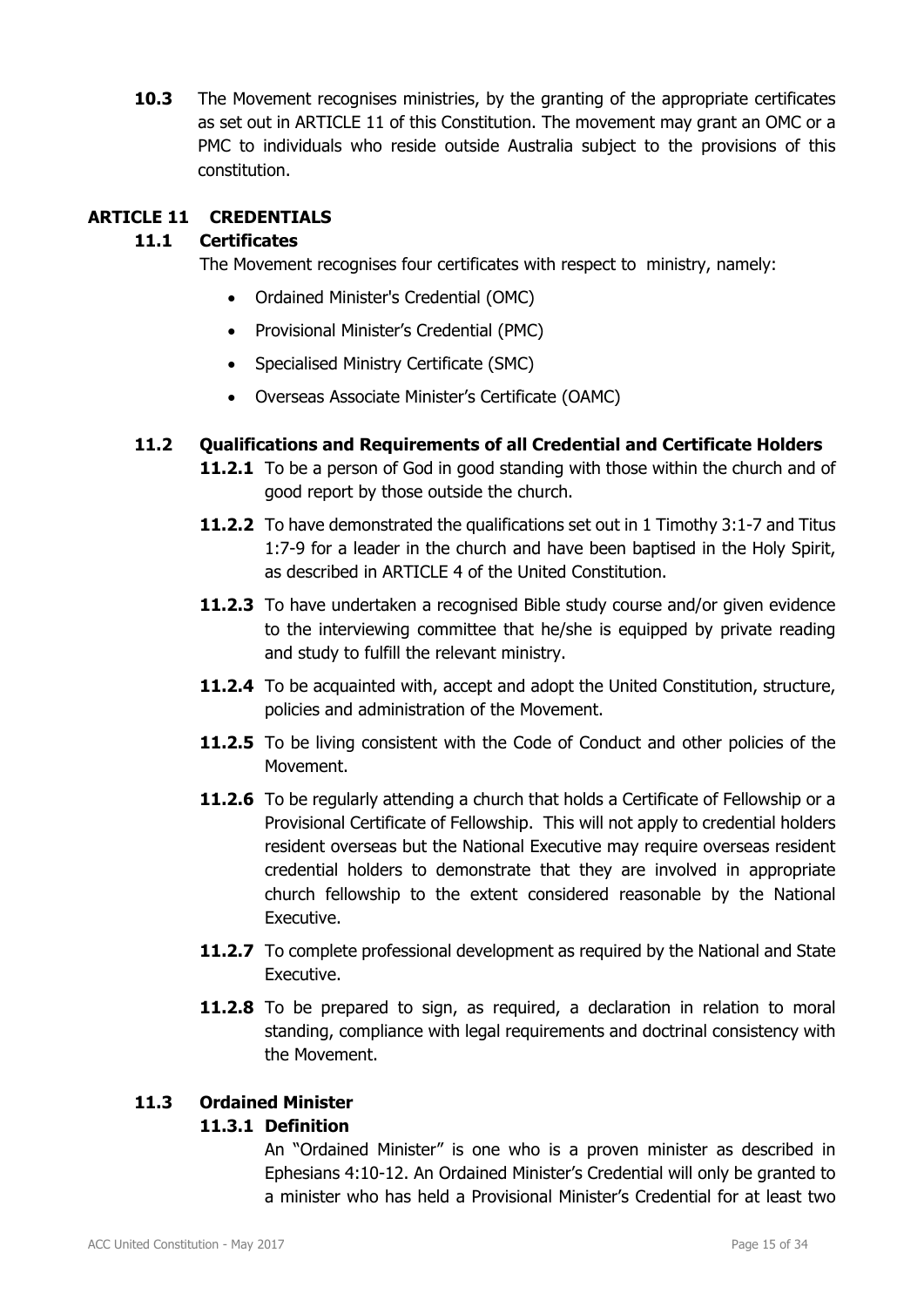years. Ministers who have been ordained in another recognised movement may, at the discretion of the State Executive (with appropriate references and endorsement), be recommended for the issuance of an Ordained Minister's Credential.

### **11.3.2 Rights and Responsibilities**

Those holding Ordained Minister's Credentials shall have the right/responsibility to:

- **11.3.2.1** Do all those things which befit one as a minister of the Gospel.
- **11.3.2.2** Attend Regional, State and National Conferences (of which he/she is a member) with full voting rights.
- **11.3.2.3** Be registered to solemnise marriages, except in the case of a credential holder residing outside Australia.
- **11.3.2.4** Pay all National, State and Regional dues, levies and other charges payable.
- **11.3.2.5** Live consistently with the qualifications and requirements as outlined in ARTICLE 11.2 of the United Constitution.

# **11.4 Provisional Minister**

### **11.4.1 Definition**

 A "Provisional Minister" is one showing clear signs of a divine call and Godgiven ability, and an evident purpose to devote his/her life to the preaching of the Gospel.

 Recommendations for an Ordained Minister's Credential may be made by a supervising pastor on behalf of those who have satisfactorily completed at least two years as a provisional minister.

### **11.4.2 Rights and Responsibilities**

 Those holding a Provisional Minister's Credential shall have the right/responsibility:

- **11.4.2.1** To minister, under supervision, in any area that the Senior Pastor of a local church, or the State Executive deems to be appropriate.
- **11.4.2.2** To attend State and Regional Conferences of the state/region in which he/she resides, with full voting power.
- **11.4.2.3** To attend National Conferences with the courtesy of the floor but without voting rights unless as an official delegate of a registered church.
- **11.4.2.4** To be registered to solemnise marriages only if local circumstances require it (e.g. isolation) and the State Executive authorises it.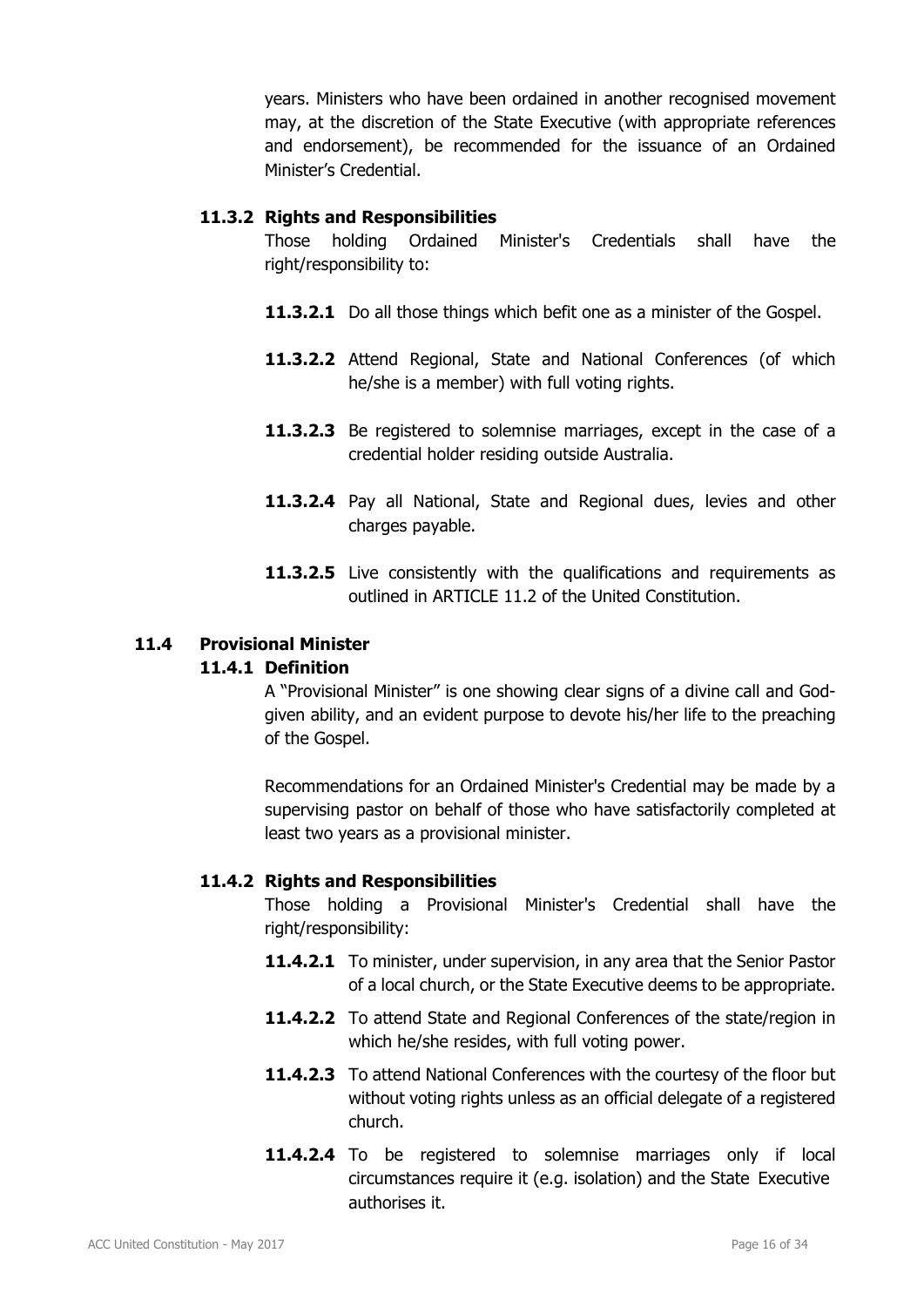- **11.4.2.5** Pay all National, State and Regional dues, levies and other charges payable.
- **11.4.2.6** Live consistently with the qualifications and requirements as outlined in ARTICLE 11.2 of the United Constitution.

# **11.5 Specialised Ministry**

### **11.5.1 Definition**

 A "Specialised Ministry" is one authorised to engage in various types of ministries on a specified basis, in a specific location or field of activity.

 There is no articulation from a Specialised Ministry Certificate to Ordination but, if the holder wishes to proceed to a wider sphere of ministry, application may be made for a Provisional Minister's Credential after the satisfactory completion of at least one year as a specialised ministry.

### **11.5.2 Rights and Responsibilities**

Those holding a Specialised Ministry Certificate shall have the right/responsibility:

- **11.5.2.1** To be involved in a ministry that requires recognition within a specific church or engage in ministry in a recognised field of ministry.
- **11.5.2.2** To attend Regional Conferences of the region in which he/she resides with full voting power and to attend the State Conference in which he/she resides with courtesy of the floor unless as an official delegate of a registered church.
- **11.5.2.3** To attend National Conferences with the courtesy of the floor but without voting rights unless as an official delegate of a registered church.
- 11.5.2.4 Pay all National, State and Regional dues, levies and other charges payable.
- 11.5.2.5 To report to the appropriate State Executive any change of location or ministry. Note: Since the Specialised Ministry Certificate is location and ministry specific, there is no obligation on a State Executive to continue a SMC if location or ministry changes.
- **11.5.2.6** Live consistently with the qualifications and requirements as outlined in ARTICLE 11.2 of the United Constitution.

# **11.6 Overseas Associate Minister's Certificate 11.6.1 Definition**

 "Overseas Associate Minister" is one who is living and ministering outside of Australia, holds a credential with an accrediting body within their nation of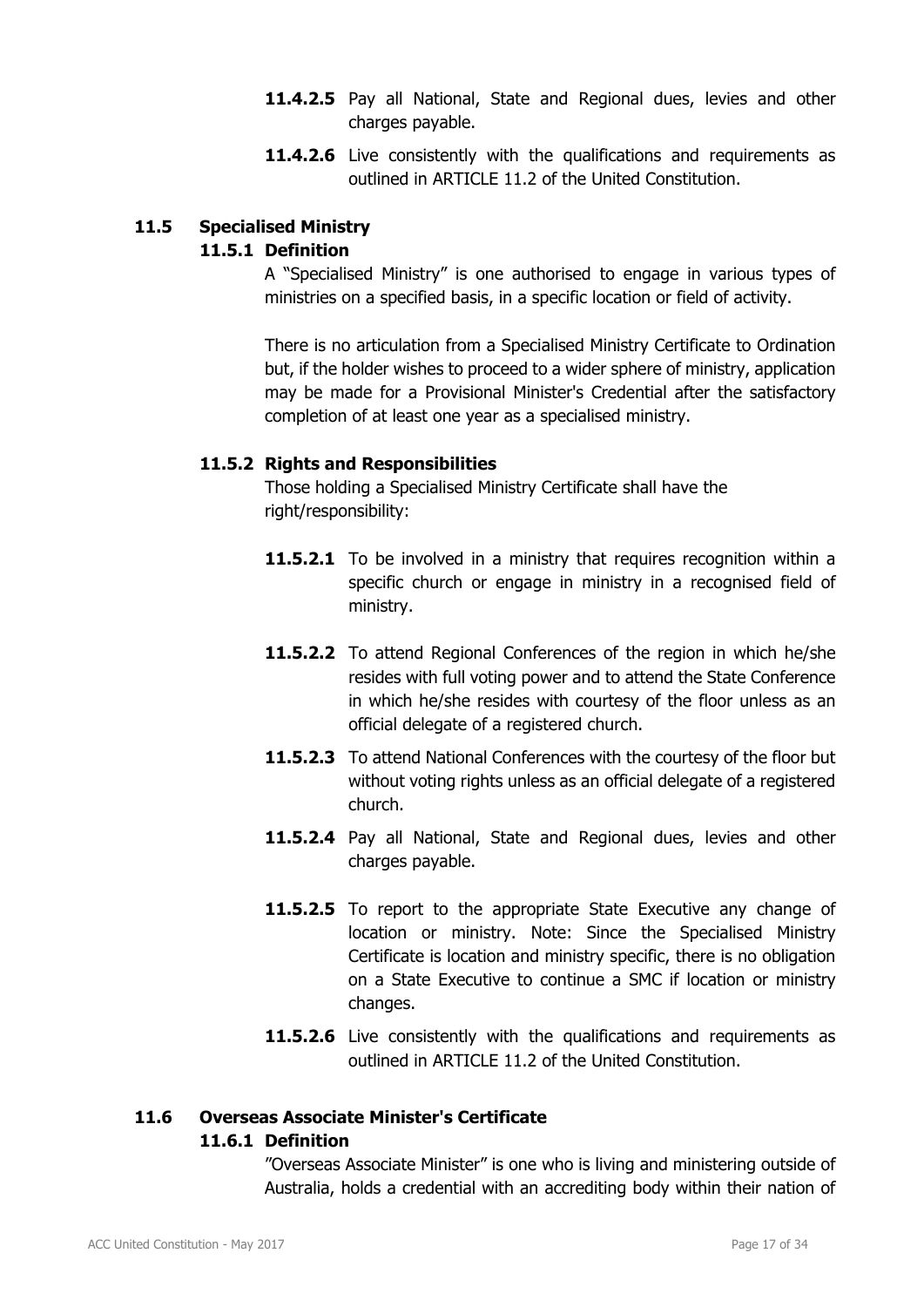residence but has, in the opinion of the National Executive, a significant ministry and clear connectedness with the Movement that makes the maintenance of the relationship advantageous. The minister's primary accountability rests with the accrediting body in their nation of residence and an overseas Associate Minister's Certificate will not be issued without the approval of the accrediting body within their nation.

 If a minister does not hold a credential in his/her nation of residence and has a close connection with the Movement but does not qualify to hold an OMC according to the guidelines set out in the Overseas Credential Policy (specifically relating to the historical connection), the National Executive may grant him/her and OAMC if it believes there is a compelling reason to do so provided always that the candidate fulfils the qualifications in Article 11.2.

### **11.6.2 Rights and Responsibilities**

Those holding Overseas Associate Minister's Certificates shall have the right/responsibility to:

- **11.6.2.1** Be acknowledged as an associate minister of the Movement.
- **11.6.2.2** Transfer directly to an appropriate credential/certificate upon relocation in Australia provided that the credential in the overseas nation is relinquished.
- **11.6.2.3** Attend Regional, State and National Conferences with the courtesy of the floor but no voting rights.
- **11.6.2.4** Pay all National, State and Regional dues, levies and other charges payable.
- **11.6.2.5** Live consistently with the qualifications and requirements as outlined in ARTICLE 11.2 of the United Constitution.

### **11.7 Issuance and Suspension of Credentials and Certificates**

- **11.7.1** All credentials and certificates are issued by the National Executive.
- **11.7.2** The National Executive may establish such procedures as it considers just and necessary to investigate any complaint against a credential or certificate holder prior to consideration of such complaint by the National Officers.
- **11.7.3** Credentials and certificates may be suspended or withdrawn on the grounds of improper conduct or false teaching by decision of a majority of the National Officers either on their own motion or upon recommendation of a State Executive. The National Executive may appoint other persons in particular cases to comprise a panel to assist the National Officers in the task of deciding whether or not to suspend or withdraw a credential or certificate in such cases.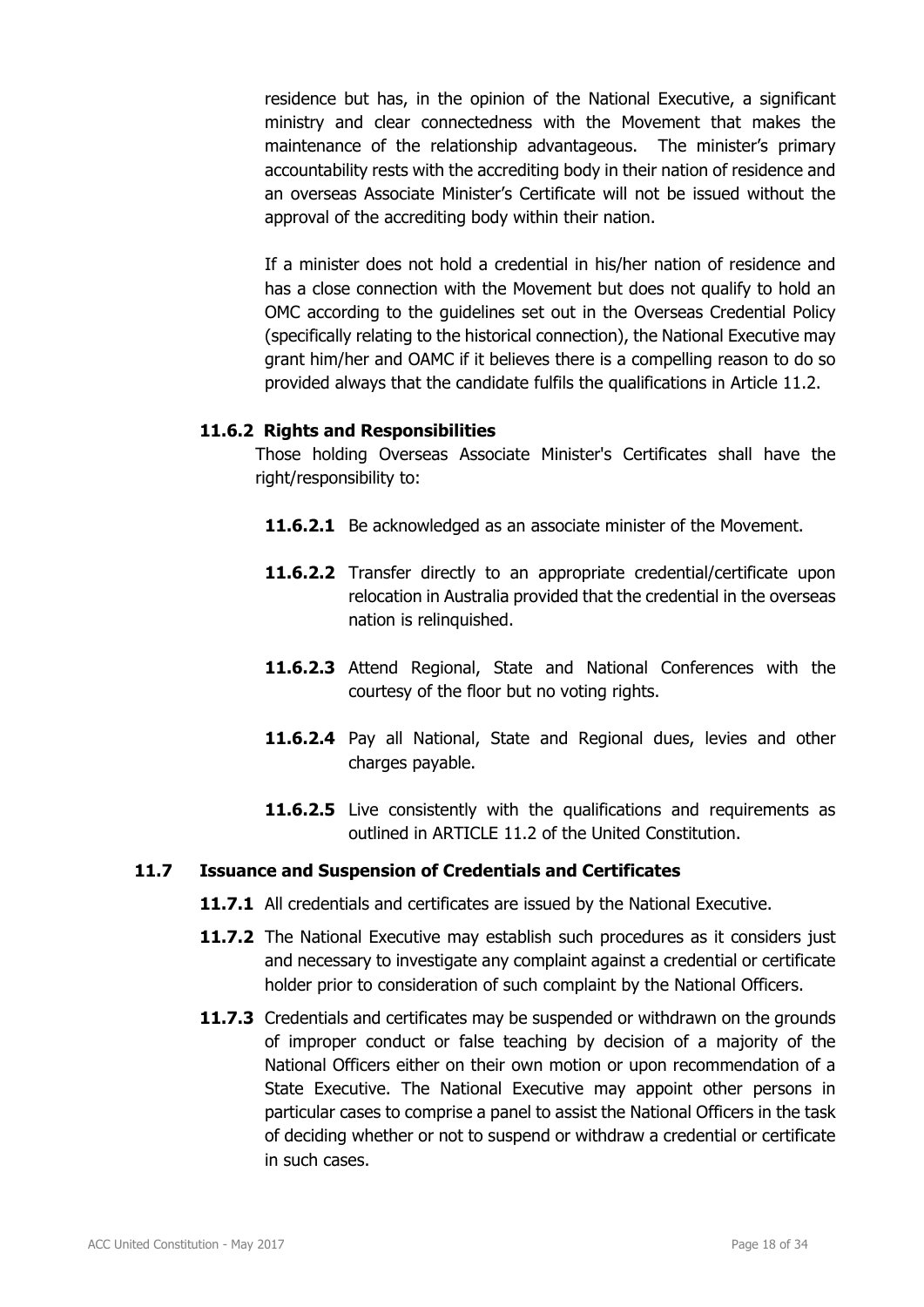- **11.7.4** All applications for credentials and certificates shall be made on the application forms and according to the processes prescribed by the National Executive.
- **11.7.5** The administration of the application and processing of credentials and certificates may, at the discretion of the National Executive, be delegated to the states but the responsibility for setting standards and required qualifications shall remain the responsibility of the National Executive. States may not change application procedures and requirements for the holders of these credentials and certificates except on a uniform national basis with the approval of the National Executive.
- **11.7.6** If, in the opinion of the National President, circumstances exist which, in the public interest, justify the suspension of a minister's credential, the National President or delegate appointed for that purpose, may do so, by notice in writing to the Minister, for a period not exceeding sixty days while the matter is being investigated by the State Executive. Where the National Executive is of the opinion that further time is required to fairly and justly investigate the matter, it may extend the period of suspension for further periods not exceeding 60 days each. Before each new suspension period the National Executive must freshly consider all elements of the investigation and the reasons for extension.
- **11.7.7** The National President should be immediately informed of a formal complaint against a credentialed minister that may, in the opinion of the State President, lead to the suspension of the minister's credential or ministry certificate.

# **11.8 Right of Appeal**

All credential/certificate holders who have their credentials or certificates withdrawn shall have right of appeal to the National Executive.

- **11.8.1** The right of appeal to the National Executive shall be granted, provided that written notice of appeal is lodged with the National Secretary, not later than thirty days after notification of the withdrawal of his/her credential or certificate.
- **11.8.2** The right of hearing shall, in such cases, be before the National Executive or any persons they may appoint.
- **11.8.3** The decision of the National Executive shall be final in relation to substantial outcome of, and procedure to be adopted upon, the appeal.

### **11.9 Right of Appeal for National Executive Personnel**

 If the credential/certificate holder whose credential/certificate is suspended or withdrawn is a member of the National Executive:

**11.9.1** The right of appeal shall be to an appeals board, consisting of the State President of each state (or his appointee if the State President is a member of the National Executive)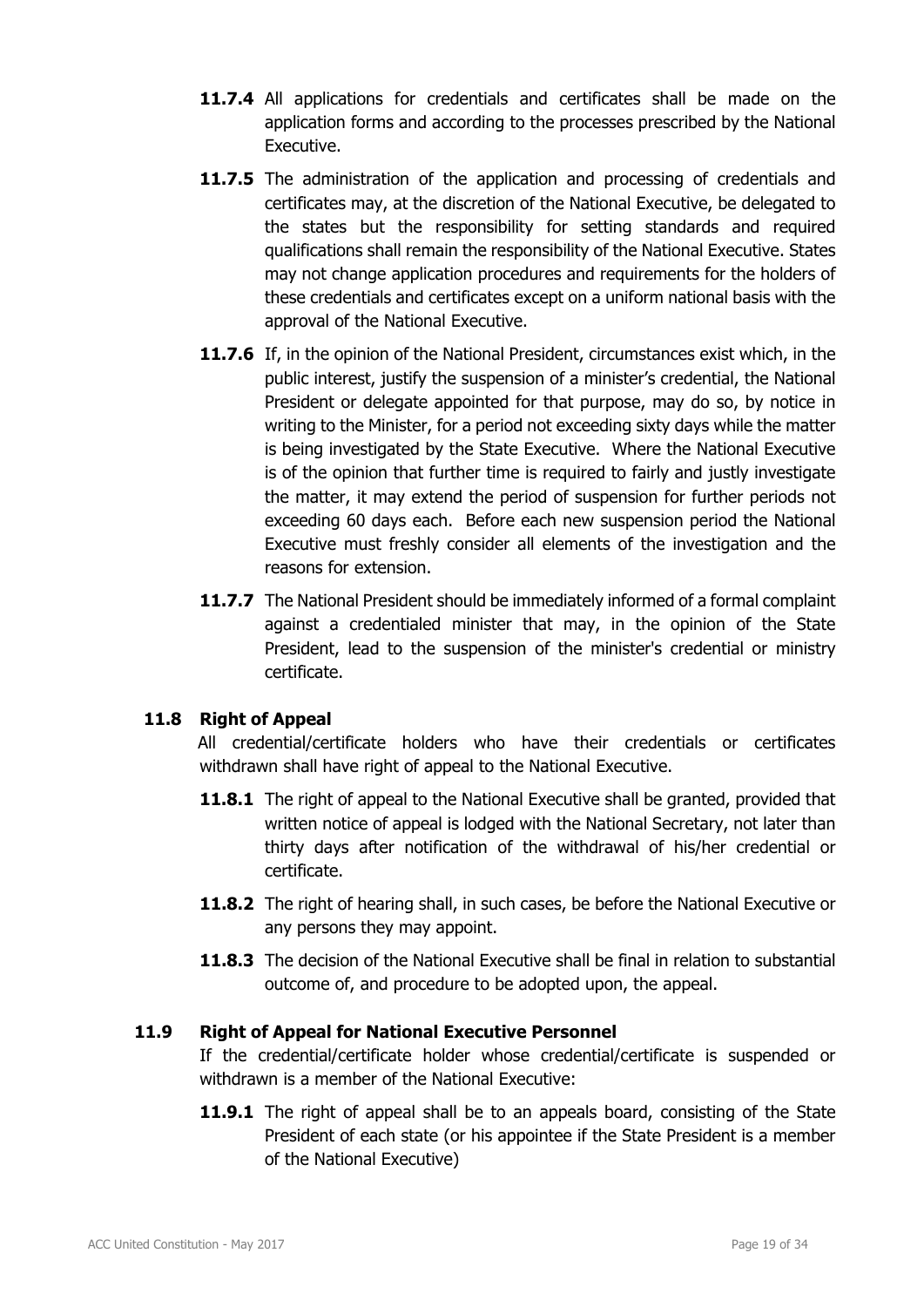- **11.9.2** The right of appeal to the appeals board shall be granted, provided that written notice of appeal is lodged with the National Secretary, not later than thirty days after notification of the suspension or withdrawal of his/her credential/certificate.
- **11.9.3** The decision of the appeals board, in relation to the appeal, shall be final.

### **11.10 Procedure for Issuance of Credentials and Certificates**

**11.10.1**Ordained Ministers Credentials shall be renewed biennially.

- **11.10.2**All other certificates and credentials shall be renewed annually.
- **11.10.3**Credentials/certificates, signed by the National President and National Secretary, must be held by all ministers in the Movement.
- **11.10.4**Without a credential/certificate, a person cannot be regarded as an active minister.
- **11.10.5**State Executives shall review all credentials and certificates as they become due, through the appropriate renewal form and submit the recommended ministerial list to the National Secretary by 31 October or other date specified in writing by the National Secretary.
- **11.10.6**Credentials and certificates will not be issued until the appropriate dues have been paid.

### **11.11 Active Ministry**

"Active ministry" is defined as:

- **11.11.1**Ministers having the oversight of an ACC church or holding a state or national ministry/administrative position.
- **11.11.2**Those ministering as recognised assistant pastors or assistants to the pastor in an ACC church.
- **11.11.3**Recognised itinerant preachers and evangelists or those engaged in a recognised form of ministry activity.
- **11.11.4**Recognised pioneer ministers.

# **11.12 Inactive Ministry**

- **11.12.1**An ordained minister, on ceasing to engage in active ministry, shall continue to be recognised as a minister in the Movement, until the expiration of their Ordained Minister's Credential. This is subject to the minister continuing to attend a church with a Certificate of Fellowship or a Provisional Certificate of Fellowship.
- **11.12.2**Those who have held an Ordained Minister's Credential which has lapsed and who desire to accept a call to the ministry, shall complete an appropriate application and any other required documentation. They should apply immediately for a reissuance of their credential.
- **11.12.3**The reissuance of a credential will only occur following the advice of the appropriate State Executive.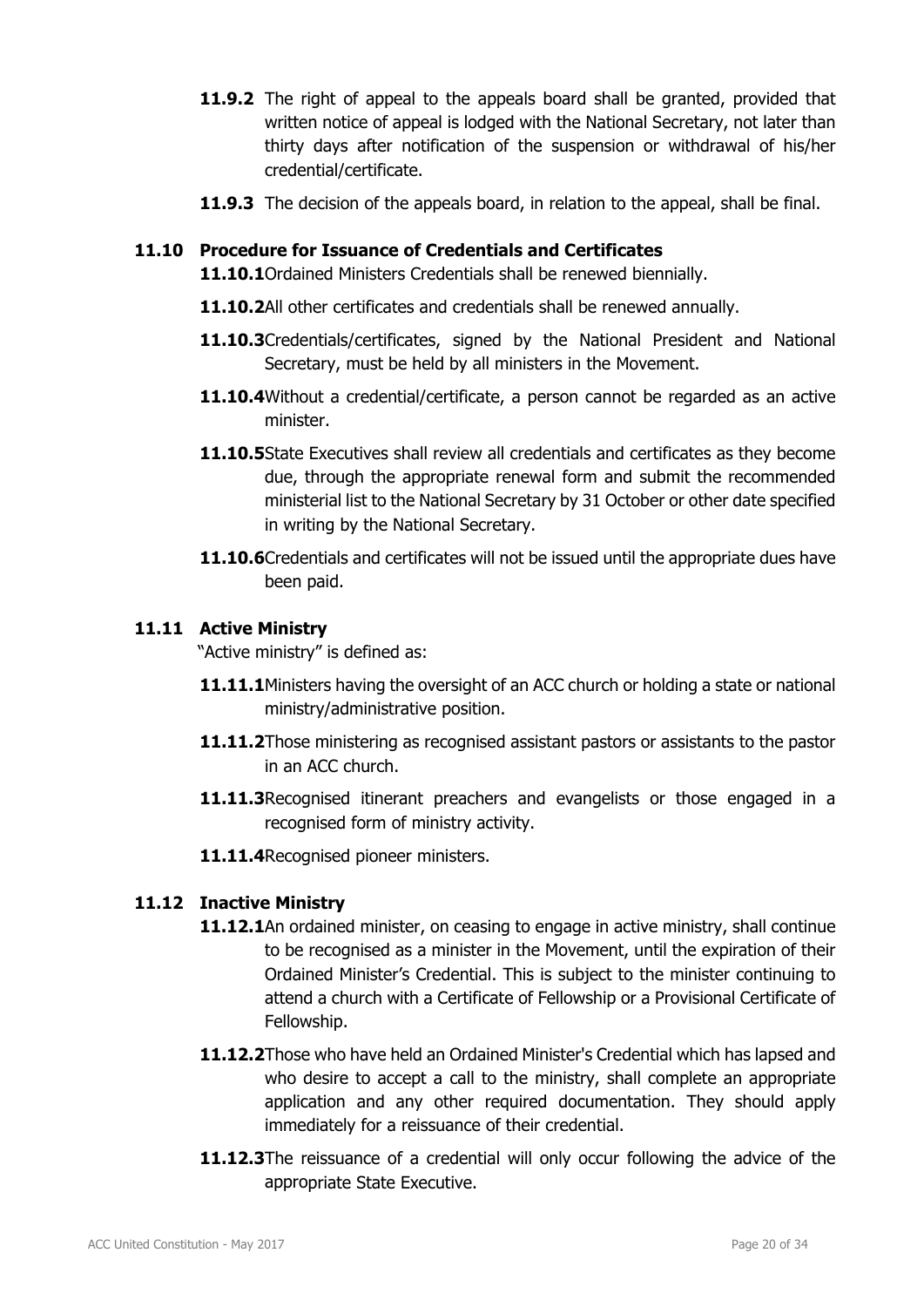**11.12.4** Emeritus ministers shall continue to receive their annual Ordained Minister's Credentials whilst they otherwise remain qualified according to this United Constitution.

### **ARTICLE 12 CHURCHES AND SERVICES**

# **12.1 Registered Church**

### **12.1.1 Definition**

 A "Registered Church" shall be defined as a church that holds a current Certificate of Fellowship issued by the Movement.

### **12.1.2 Certificate of Fellowship**

 Certificates of Fellowship shall be issued and may be withdrawn at any time at the discretion of the National Executive. Certificates will only be issued and retained by churches that meet the following requirements:

- **12.1.2.1** For the initial issuance of a Certificate of Fellowship, a church should have at least 50 adults in regular attendance.
- **12.1.2.2** For the renewal of a Certificate of Fellowship, a church should have at least 30 adults in regular attendance. Note: The appropriate State Executive may recommend an exception to this requirement in the case of churches in small or isolated rural communities.
- **12.1.2.3** A church must appoint, as its senior pastor, a person holding a current Ministry Credential/Certificate of the Movement. If it wishes to appoint a person not holding a current credential/ certificate, it may only do so with the express permission of the appropriate State Executive and only on condition that that person immediately begins the process of applying for an appropriate credential/certificate.
- **12.1.2.4** A church must have an appropriate written constitution consistent with this United Constitution and the State By-Laws. It should also have a functioning board of at least three members, independent of each other, including a Secretary and Treasurer or a Secretary/Treasurer. This administration should have been functioning for at least 12 months prior to the granting of a Certificate of Fellowship.
- **12.1.2.5** Acceptance of the United Constitution, State By-Laws, Code of Conduct and Policies of the Movement and Agreement to function according to them must be included in the church constitution.
- **12.1.2.6** Attendance of appropriate people at required compliance training sessions and a demonstrated cooperation with National, State and Regional Executives.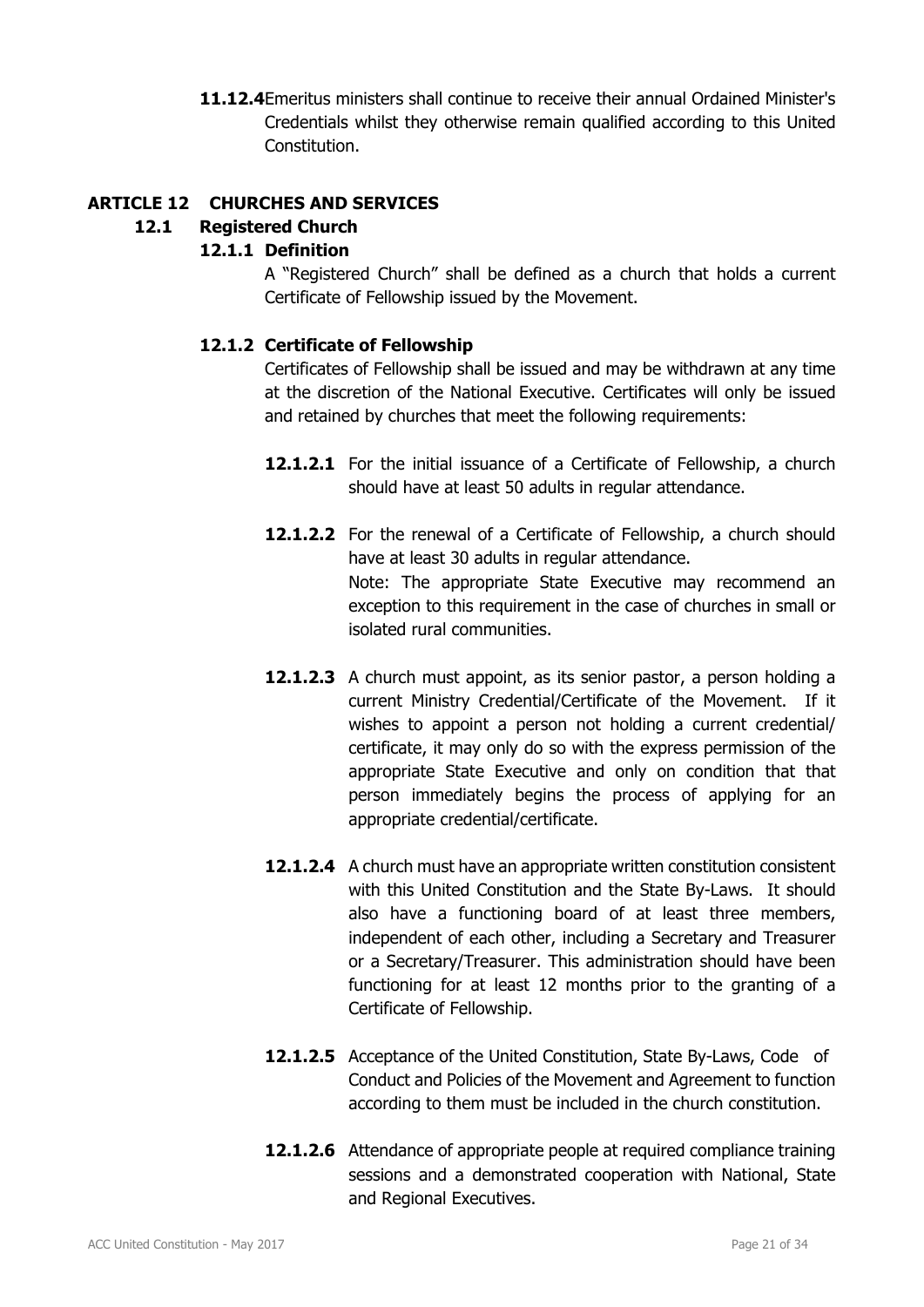- **12.1.2.7** Payment of all National, State and Regional dues, levies and other charges payable.
- **12.1.2.8** Compliance with all applicable Federal, State and Local Government legislation as pertaining to churches and charities.
- **12.1.2.9** The church must maintain an appropriate insurance policy including coverage for "public liability" and "officers and directors".

### **12.1.3 State Executive Intervention**

- **12.1.3.1** The appropriate State Executive of the Movement may accept a written and signed invitation to hold a meeting of members, or to assist or advise in the business or affairs of the church, by either the senior minister, or the board, or by a majority of the current membership of the church.
- **12.1.3.2** Such meeting shall be chaired by a member of the State or National Executives (or their appointee), appointed by the State Executive who shall set the agenda.
- **12.1.3.3** All business conducted shall be in accordance with the constitution of the church, and the State or National Executive official of the Movement may not institute any rule, take any action, or make any decision affecting the church unless such motions are carried by a majority of the members.

# **12.2 Provisional Church**

# **12.2.1 Definition**

 A "Provisional Church" shall be defined as a church that is recognised by the appropriate State Executive as working towards becoming a registered church but having not yet fulfilled the requirements of obtaining a Certificate of Fellowship. Such a church shall be under the authority and oversight of the relevant State Executive.

# **12.2.2 Provisional Certificate of Fellowship**

 A Provisional Church shall be granted a Provisional Certificate of Fellowship, upon being recognised by its State Executive. The certificate shall be subject to the maintenance of governance and legal requirements deemed appropriate by the State Executive and may be withdrawn at any time on the advice of the State Executive. The certificate shall be subject to review and renewal every two years.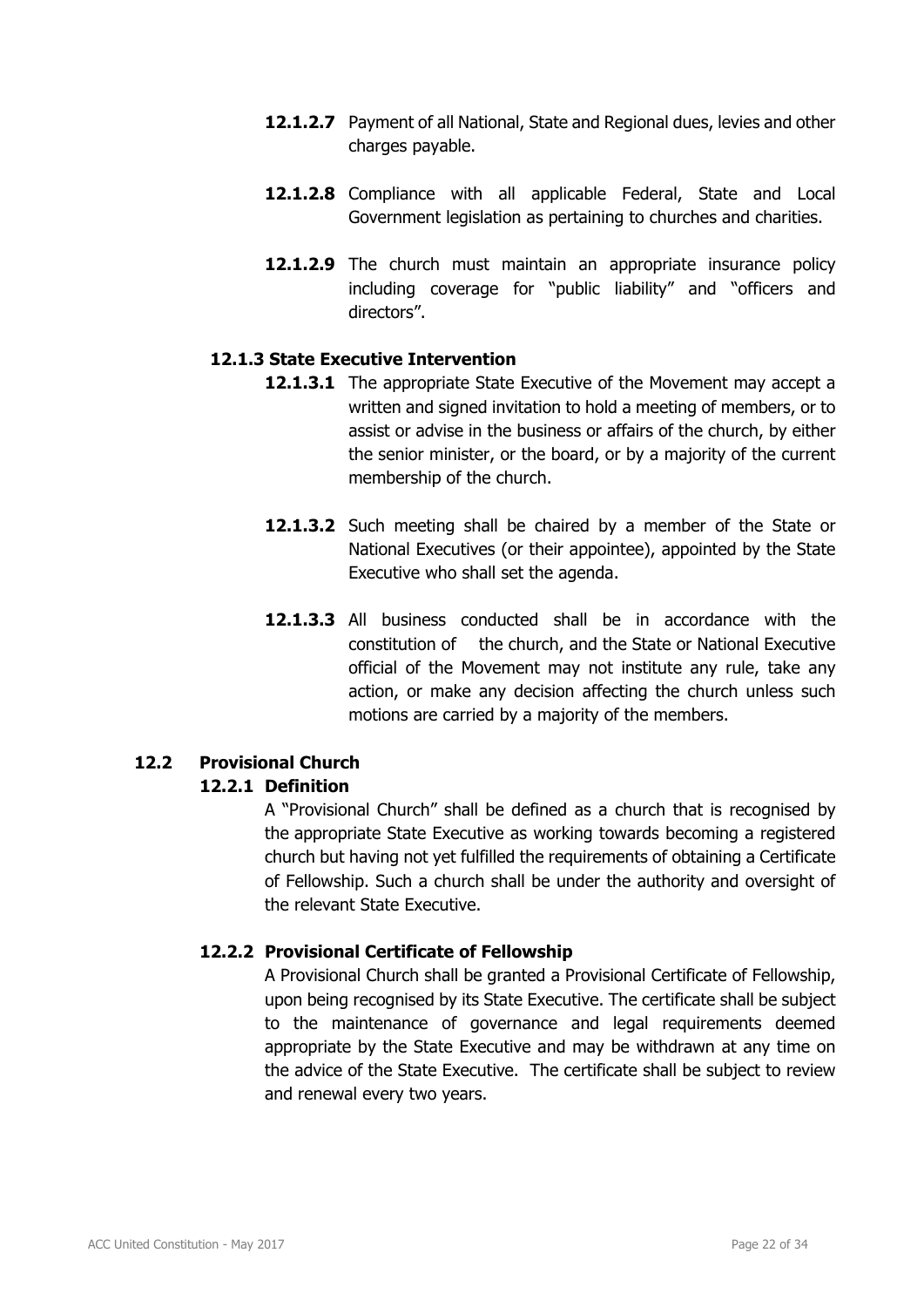### **12.2.3 State Executive Intervention**

 The State Executive shall have the right to give advice and direction as it sees fit and the State Executive should be consulted prior to any major decisions being made by the provisional church.

### **12.3 Satellite or Extension Service**

### **12.3.1 Definition**

 A "Satellite or Extension Service" shall be defined as an outreach from a registered church that has a regular and distinct ministry to a community or people group but comes under the authority and control of the registered church. A service catering for a distinct group or ministering in a different location would qualify as a satellite or extension service but multiple services in one location would not qualify.

### **12.3.2 State Executive intervention**

 The State may only intervene in Satellite or Extension Services through the registered church as allowed in 12.1.3. The registered church is responsible for compliance with all requirements (including payment of dues) for the Satellite or Extension Service

### **12.3.3 Transition to church status**

In the event that the responsible registered church and its satellite or extension service agree for the satellite or extension service to be separately listed as a church, the State Executive may accept it as a registered or provisional church depending on its meeting the required criteria. If the responsible registered church and the satellite or extension service are in dispute about becoming a separately listed church, the State Executive may intervene and make a determination.

# **ARTICLE 13 NATIONAL DEPARTMENTS AND MINISTRIES**

The National Executive may establish departments and ministries that function at a national level, to facilitate the objectives of the Movement. Such ministries shall have the right to operate under their own constitutions and by-laws, approved by the National Executive. The ministries are subject to the direction of the National Executive and must present a report to the biennial National Conference. The leaders of all national departments and ministries shall be appointed by the National Executive. In the event that a national department is incorporated, the provisions of ARTICLE 22 shall apply.

# **ARTICLE 14 WORLD MISSIONS**

The Movement shall give priority to World Missions. The National Executive shall ensure that structures and initiatives are put in place to facilitate an effective ministry outside of Australia. Where it is deemed advisable to establish corporate entities, to fulfill the purpose of World Missions, the provisions of ARTICLE 22 shall apply.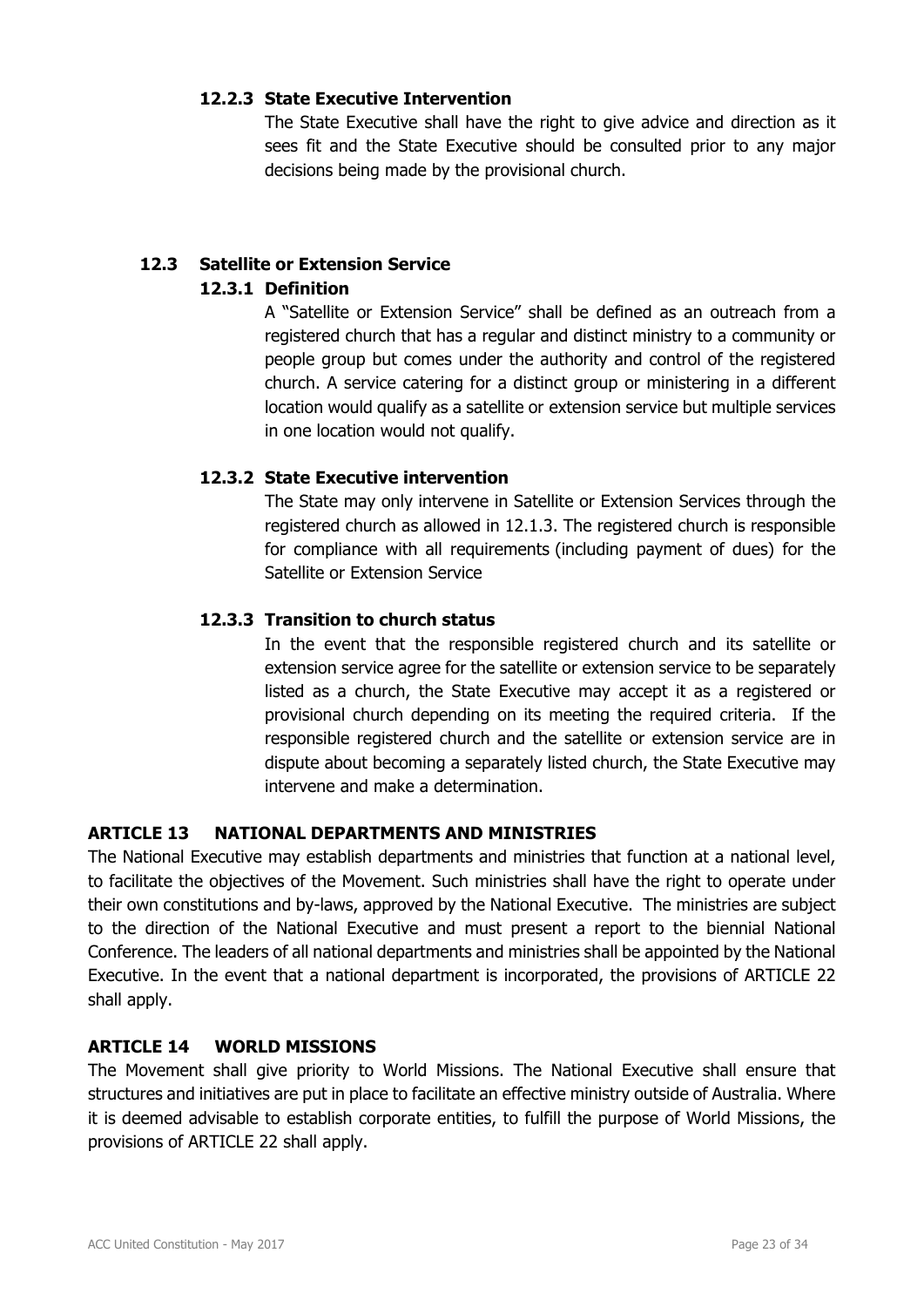# **ARTICLE 15 EDUCATION**

The Movement shall give priority to the education of its constituents, particularly in relation to the practical training of prospective ministers for Australia and overseas. To this end, the establishment of institutions at all levels of education shall be encouraged.

Specifically, a National College shall be established, for the training of prospective ministers. The National College shall be authorised to establish such corporate entities that facilitate its educational purposes subject to ARTICLE 22.

### **ARTICLE 16 CODE OF CONDUCT AND OTHER POLICIES**

- **16.1** The National Conference shall adopt, as policy, a "Code of Conduct" and such other policies that reflect the moral and ethical standards of the Movement.
- **16.2** All persons who have been issued with a credential or certificate by the Movement are required to adhere to such policies and a failure to do so may be regarded as improper conduct under ARTICLE 11.7.3 of this Constitution and lead to discipline according to ARTICLE 11.7.
- **16.3** All policies shall be circulated to registered churches and Ordained Ministers for consultation prior to introduction or amendment. They will then be ratified by the National Conference with a vote of at least 65%.

# **ARTICLE 17 PROPERTY**

### **17.1 National Property**

 The National Executive will make appropriate provision for the holding of the Movement's properties under their absolute control, on behalf of the Movement. Appropriate provision may include the establishment of trust(s) or the formation of company(ies) as set out in ARTICLE 22.

### **17.2 State & Regional Property**

 Each State Executive will make appropriate provision in their absolute discretion for the holding of State and District properties, on behalf of the state Movement.

### **17.3 Local Church Property**

Local church property may be held:

- 17.3.1 In its own name where incorporated; or
- **17.3.2** By the State Executive making provision for the holding of local church properties on behalf of the local church where unincorporated; or
- **17.3.3** By a corporate body controlled by the local church, where unincorporated, upon trusts determined in accordance with the constitution of the local church; or
- **17.3.4** By individuals appointed by the local church in accordance with and upon trusts determined in accordance with its constitution.
- **17.3.5** Local church property means any property held for or controlled by a church that holds a Certificate of Fellowship or Provisional Certificate of Fellowship and any property of an outreach commenced by such a church.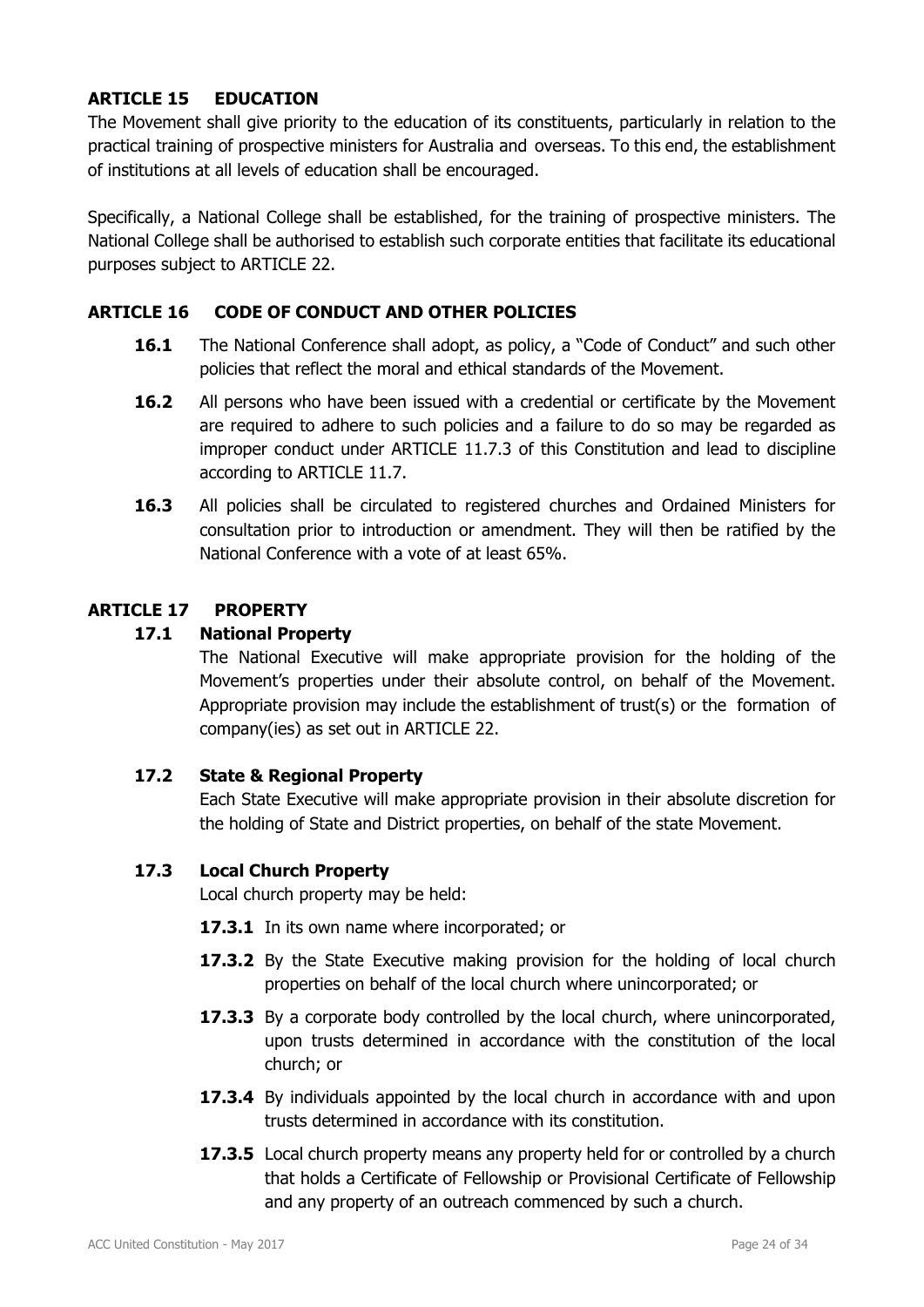# **ARTICLE 18 INDEMNITY**

# **18.1 Indemnity**

Subject to the terms of this Article 18, the Movement indemnifies:

- (a) any person who holds or who has held any elected or appointed office within the Movement whether or not validly appointed to occupy such a position;
- (b) any executive officers; and
- (c) any employees.

from any loss suffered in respect of any wrongful act asserted against such person while acting in their individual or collective capacities as office bearers within the Movement.

### **18.2 Exclusions**

The Movement will not indemnify any person for any claim arising from or attributable to:

- **18.2.1** A wilful breach of duty, the dishonest, fraudulent or malicious act or omission committed with criminal intent;
- **18.2.2** Sexual abuse claims, which means any actual, alleged or attempted assault or abuse of a sexual nature or any other lewd conduct.

### **18.3 Limits to Indemnity**

- **18.3.1** The Movement's liability in respect of this indemnity is limited to the greater of:
	- **18.3.1.1** The value of assets held on trust on behalf of the Movement; and
	- **18.3.1.2** To the extent the claim made against a person is covered by a policy of insurance, whether or not that policy is held by or for the benefit of the Movement or not, the sum insured under that policy.
- **18.3.2** This indemnity is limited to office bearers, officers or employees, of the National Conference.

### **18.4 Advancement of Defence Costs**

 The Movement will pay all reasonable defence costs incurred in defending any civil or criminal proceedings commenced in respect of any wrongful act asserted against such a person while acting in their individual or collective capabilities on an on-going basis as they are incurred prior to the final payment or settlement of any claim provided that:

**18.4.1** Such defence costs are incurred with the written consent of the Movement. Such consent not to be unreasonably withheld; and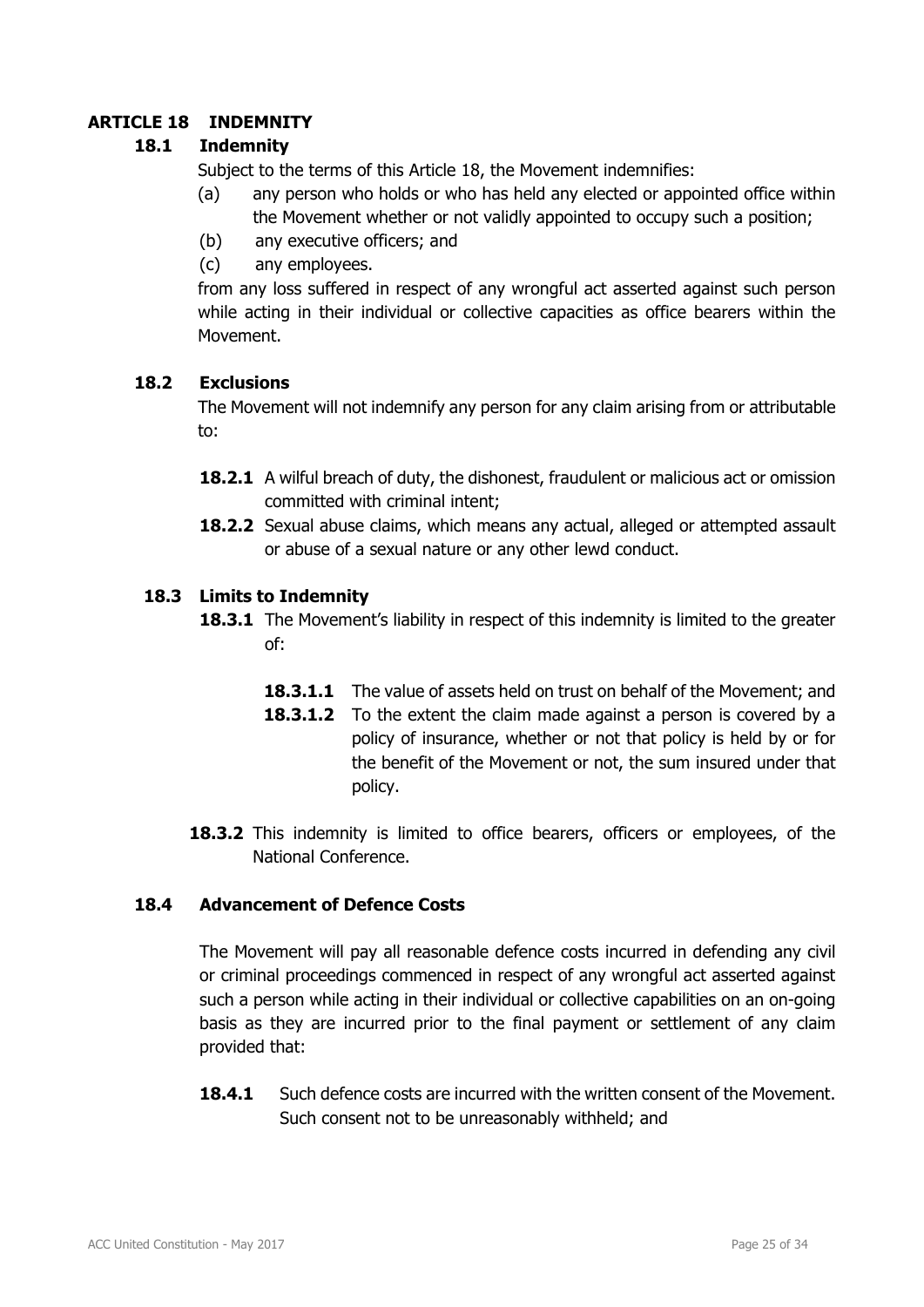**18.4.2** Such advance payments by the Movement shall be repaid to the Movement in the event that the person is not entitled to payment of any loss under this indemnity."

# **ARTICLE 19 SUSPENSION OF CONSTITUTIONAL REQUIREMENTS**

To allow members to bring forward business, which is of a special and urgent nature, which is not on the agenda, the requirements of this Constitution, in relation to business, may be suspended without notice by a motion carried by a 65% majority of the delegates present and eligible to vote. On the carrying of such motion, the National Secretary will place the said business on the agenda.

# **ARTICLE 20 INTERPRETATION**

The official interpretation of this Constitution and the State By-Laws, including the substantive meaning of any aspect of the Doctrinal Basis, shall be vested in the National Executive between conferences.

# **ARTICLE 21 AMENDMENTS**

Proposed amendments to this Constitution must be submitted in writing, as a remit under ARTICLES 5.4 and 5.8 to the National Secretary at least three months prior to the date of the ensuing National Conference of the Movement. Such shall be considered carried when carried by a 75% majority of the delegates present and eligible to vote.

The National Executive is empowered to make any spelling and grammatical corrections that make no significant change to the meaning of this constitution. The National Executive is also empowered to make changes to by-laws and policies that are made necessary by constitutional amendments approved by the conferences. Such changes shall be notified to the Movement.

# **ARTICLE 22 MOVEMENT INCORPORATION PROVISIONS**

- **22.1** In circumstances where the National Executive is of the view that it is necessary to legally incorporate any aspects (including State aspects), initiatives or functions of the Movement, it may approve such incorporation provided the following principles are adopted.
- **22.2** Except in circumstances where the National Executive deems it to be otherwise necessary, the constituent documentation of such incorporated bodies must provide:
	- **22.2.1** Acceptance of the Doctrinal Basis set out in Article 4 of this constitution;
	- **22.2.2** The voting constituency must consist of either the National Company or the individual members of the National Executive and State Executives where it is not possible for the National Fellowship Company to do so because of legal requirements of the jurisdiction where the incorporated body is to be formed and;
	- **22.2.3** The controlling directorship or committee must only be eligible for election or re-election with the prior written approval of the National President or National Secretary except for State Companies where the board must be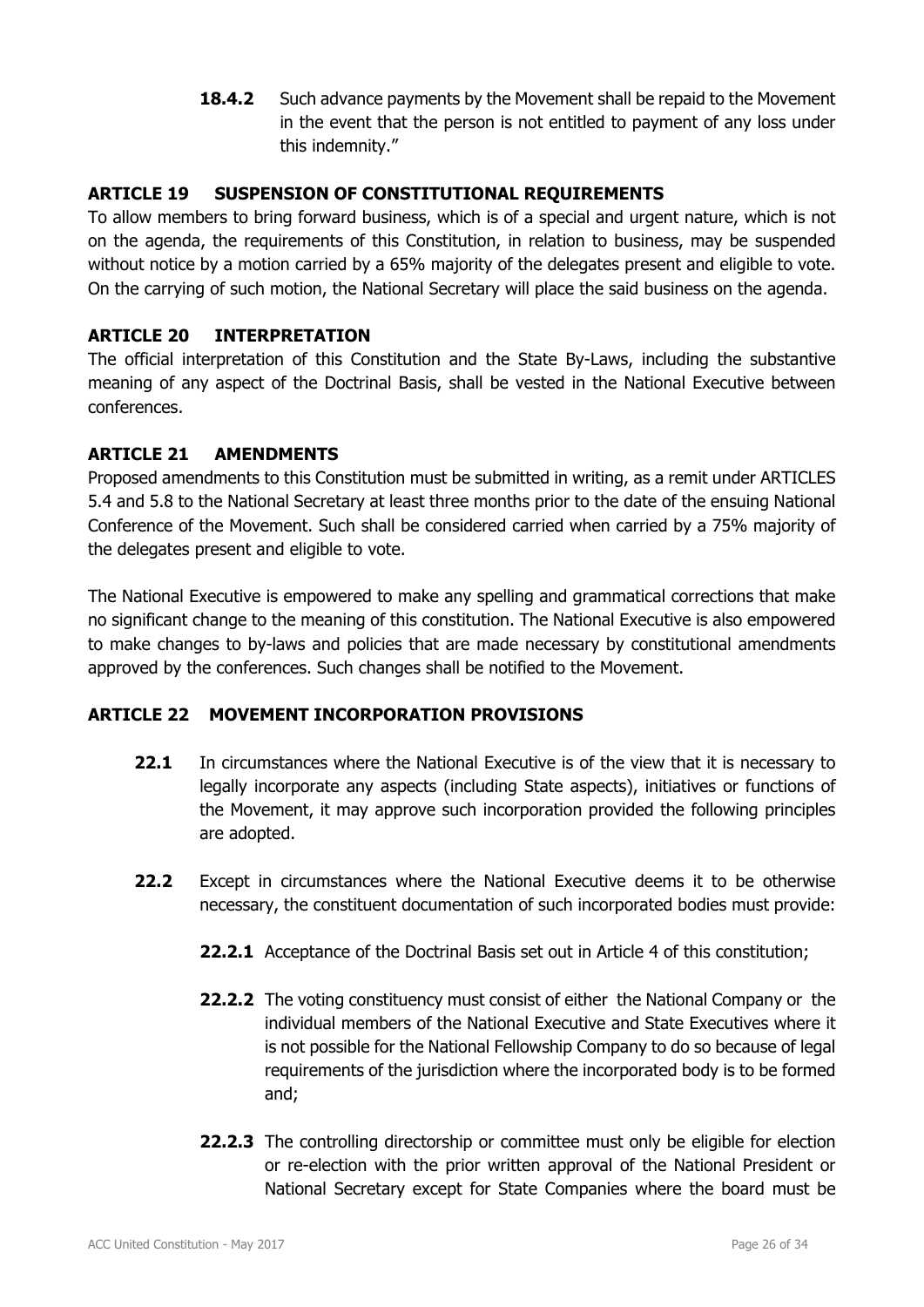comprised by the State Executive elected in accordance with State Bylaws adopted by the National Conference and;

- **22.2.4** Annual financial reports be provided to the National Treasurer without demand.
- **22.3** The term "National Company" means any corporate body so designated by the National Executive from time to time.
- **22.4** The term "State Company" means a body incorporated within a state or territory of Australia where it is necessary to do so.

# **ARTICLE 23 NON-PROFIT**

The income and property of the Movement however derived shall be applied solely towards the promotion of the objects of the Movement as set out in this United Constitution. No portion thereof shall be paid or transferred directly or indirectly by way of dividend, bonus or otherwise howsoever by way of profit, to individual persons who, at any time are or have been associated with the Movement, or to any person claiming through any of them provided that nothing herein shall prevent the payment in good faith or remuneration to any officers or servants of the Fellowship or other person in return for services actually rendered to the Movement or for goods supplied in the ordinary way of business (but not for services rendered as an office bearer) nor prevent the payment of interest on borrowed money, the maximum rate of interest to be not more than the current rate charged by Banks in Australia similar circumstances or the payment of rent for premises or goods let or hired to the Movement.

# **ARTICLE 24 DISSOLUTION**

If the Movement should be dissolved and there be any property or assets after satisfaction of its liabilities, the same shall not be paid to or distributed among individuals associated with the Movement, but shall be paid forthwith, without demand to such other organisation with similar objects as the voting constituents present at the meeting of the National Conference to dissolve the Movement shall determine or in default thereof as determined by the Supreme Court of a State provided always that such payment or distribution shall only be made to such other organisation that is not carried on for the purposes of profit and gain to its individual members and where that entity is able, at the time of such payment or distribution, to satisfy the Movement that it holds endorsement from the Australian Taxation Office as a tax concession charity or other such qualification required under Australian law that results in the entity being exempt from income tax.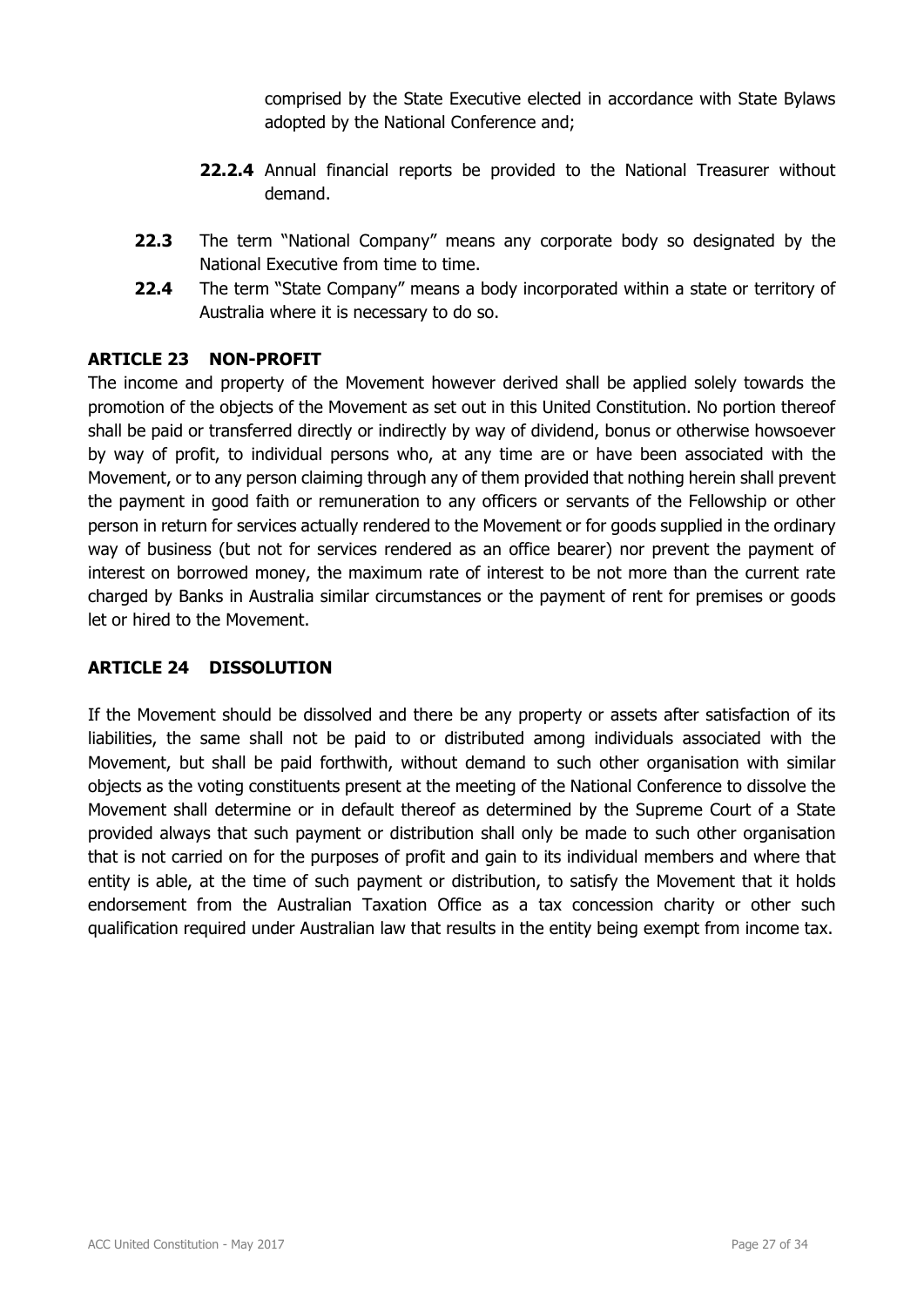### **STATE BY-LAWS**

### **ARTICLE 1 DEFINITION**

AUSTRALIAN CHRISTIAN CHURCHES is a National Movement, governed according to its United Constitution. State Conferences are established according to Article 2.4 and Article 9 of the National Constitution and are under the authority of the National Conference of Australian Christian Churches.

### **ARTICLE 2 CORPORATE ENTITY**

State Conferences shall have the right to establish corporate entities for the purpose of holding property, conducting business and undertaking financial transactions on behalf of the State Conference. The corporate entity shall be established consistent with ARTICLE 12 of these By-Laws.

#### **ARTICLE 3 BY-LAWS**

These By-Laws are set forth for the guidance of constituents, ministers and officers for the orderly conduct of the business of the movement within each state and territory of Australia. The United Constitution of the Movement takes precedence over these By-Laws should any conflict of provisions appear at any time.

#### **ARTICLE 4 STATE CONFERENCE**

#### **4.1 Purpose**

It shall be the function of the State Conference, within the state:

- **4.1.1** To promote possibilities for fellowship between local churches.
- **4.1.2** To make whatever decisions may be necessary in the interests of the Movement.
- **4.1.3** To carry out elections to office in accordance with the State By-Laws ARTICLE 6 and to appoint committees for special work as occasion may arise.
- **4.1.4** To receive and consider reports from the states, departments, officers and committees and, where appropriate, make any decisions or recommendations arising therefrom.

#### **4.2 Constituents**

The voting Constituents of the State Conference of the Movement shall be:

- **4.2.1** Those churches which at the date of adopting the United Constitution hold a current Certificate of Fellowship and located in the appropriate State.
- **4.2.2** Such registered churches, located in the State, as shall thereafter be received into the movement by the granting of a Certificate of Fellowship.
- **4.2.3** Those individuals, resident in the State, who hold a current Ordained Minister's Credential (OMC) or Provisional Minister's Credential (PMC) at the time of commencement of a State Conference.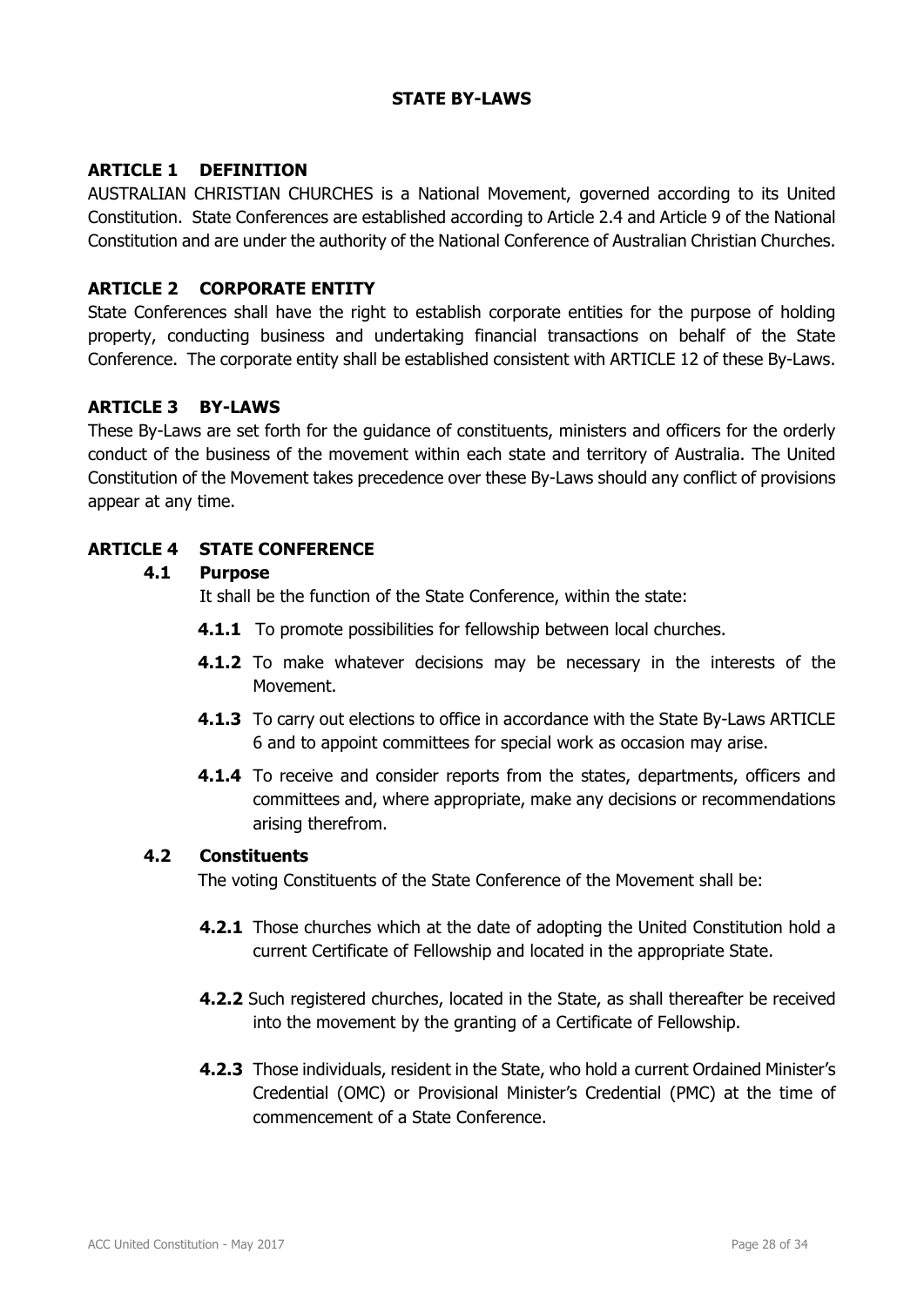**4.2.4** Deemed ineligible to vote in the following circumstances:

4.2.4.1 A constituent church will be ineligible to vote at a conference (or entitled to appoint voting delegates) when dues are unpaid at the eligible date.

4.2.4.2 An individual constituent will be ineligible to vote at a conference when, at the eligible date:

- dues are unpaid, or
- their credential is withdrawn, or
- they are no longer resident in the state.

In this sub-clause (4.2.4) 'eligible date' means the day that is fourteen days before the date of the commencement of the State Conference.

### **4.3 Sessions**

The State Conference shall be held biennially, at a time and place determined by the State Executive.

### **4.4 Notice**

The State Secretary shall send to all churches of the State Conference, and those credential holders entitled to vote, a notice in writing of the Conference, not later than four months before the commencement of Conference. All remits, which must be in the form of a resolution, shall be in the hands of the State Secretary three months prior to the commencement of conference.

Remits may be submitted by the State Executive, churches holding a Certificate of Fellowship, and by ordained ministers. All nominations and remits shall be submitted to churches and ordained ministers six weeks prior to the commencement of conference.

# **4.5 Membership**

- **4.5.1** The State Conference shall comprise of all churches, located in the state that hold a current Certificate of Fellowship (not a Provisional Certificate of Fellowship) and who are in financial standing, represented by one delegate for every two hundred and fifty (250) adults in regular attendance (18 years and over) or part thereof.
- **4.5.2** Every Ordained or Provisional Minister resident in the state shall be eligible to attend as a voting member.
- **4.5.3** Missionaries holding an Ordained Minister's Credential, whose Australian residential address is in that state, are entitled to attend and to vote.
- **4.5.4** In the event that the name of a church delegate is not received by the State Secretary fourteen days prior to the commencement of the State Conference, the State Executive may, in its absolute discretion, veto the voting power of such delegate, who shall have no voting rights but may attend as an observer.

# **4.6 Special Conference**

Special State Conferences may be called by the State Executive at its discretion, or at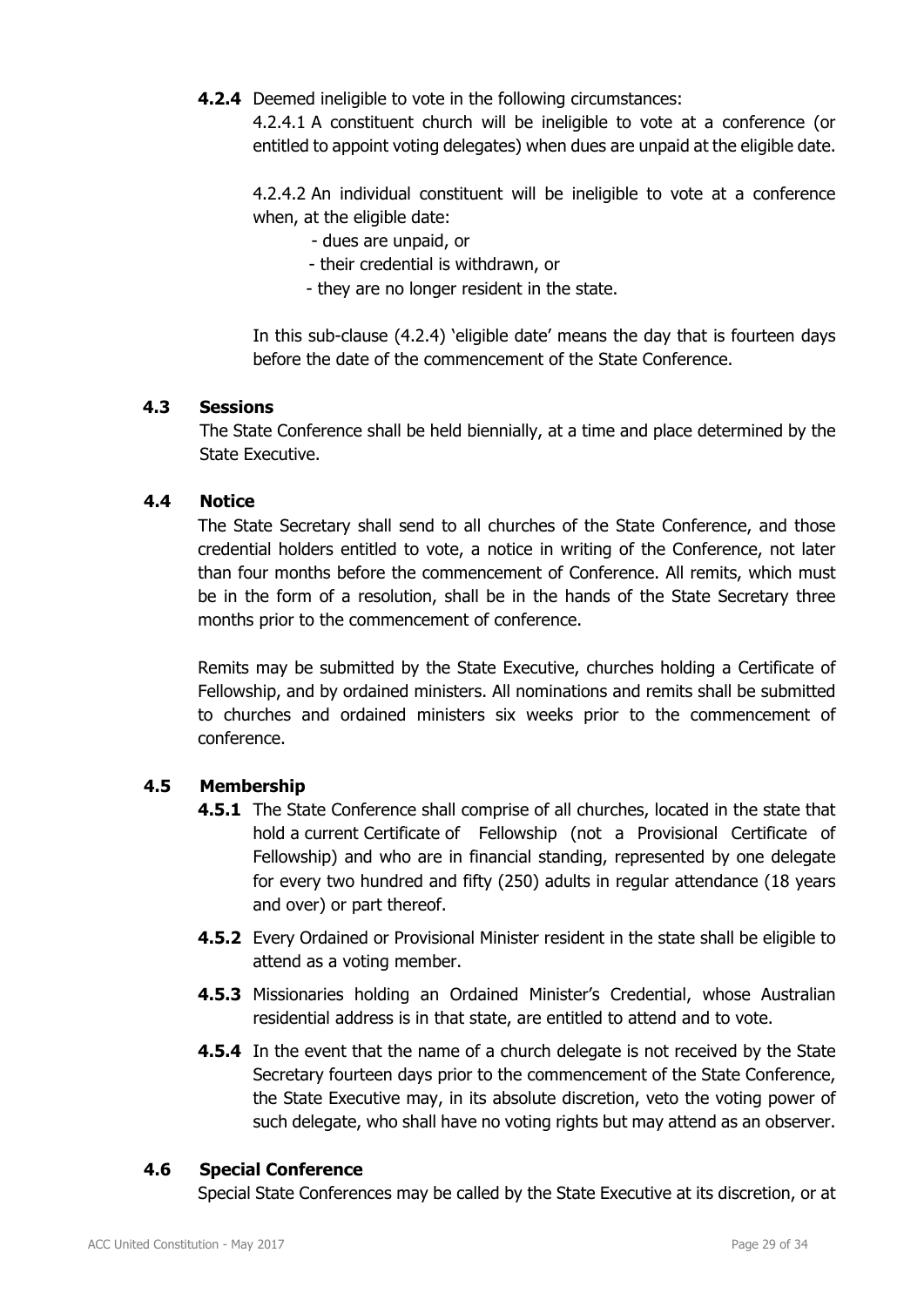the request of not less than one third of the registered churches in the state. A written notification of the conference shall be distributed to churches with current Certificates of Fellowship (not a Provisional Certificate of Fellowship) and those holding Ordained Minister's Credential, not less than three weeks prior to the commencement of the Special State Conference, which shall consider the matters raised but no other business, except as provided for in Article 10 of these By-Laws.

### **4.7 Chairman**

The State President, and in his/her absence the State Vice President, shall preside over all meetings of the State Conference. In the event of the State President and the State Vice President being absent or in cases where it is deemed beneficial or in the interests of the Conference, the Conference shall be presided over by a member of the State or National Executive appointed by the Conference at that meeting.

### **4.8 Business**

- **4.8.1** The State Conference may discuss any business not on the agenda but brought forward by the State Executive. General remits received less than three months prior to conference may be placed on the agenda at the absolute discretion of the State Executive.
- **4.8.2** The State Executive shall prepare the agenda.
- **4.8.3** The only persons eligible to vote are members of the State Conference attending in person.
- **4.8.4** In the normal course of business, all resolutions shall be decided by a show of hands. However, the chairman may require that a secret ballot be taken.
- **4.8.5** All resolutions shall require a 55% majority of the voting strength to be carried except where different percentages are specified in the United Constitution or the State By-Laws.
- **4.8.6** Quorum: Provided that notice has been given, consistent with ARTICLE 4.4, the voting constituents present at a conference business session shall constitute a quorum. To be clear, there is no minimum number of voting constituents whose presence is necessary to validate the transactions of the State Conference.

# **ARTICLE 5 STATE OFFICERS**

- **5.1** The officers shall consist of the State President, State Vice President(s), State Secretary, State Treasurer or State Secretary/Treasurer, together with such other officers as shall be appointed from time to time.
- **5.2** The State President and State Vice President(s) shall only be chosen from the ordained ministers, and shall be persons of mature experience and ability, who shall have been ordained for at least three years.
- **5.3** The State Secretary and the State Treasurer or State Secretary/Treasurer may be chosen from the ordained ministers or from individuals in fellowship and good standing with any church forming part of the movement and shall be of mature experience and ability. If the State Secretary and/or State Treasurer are not holders of an Ordained Minister's Credential, they shall be ex officio members of the State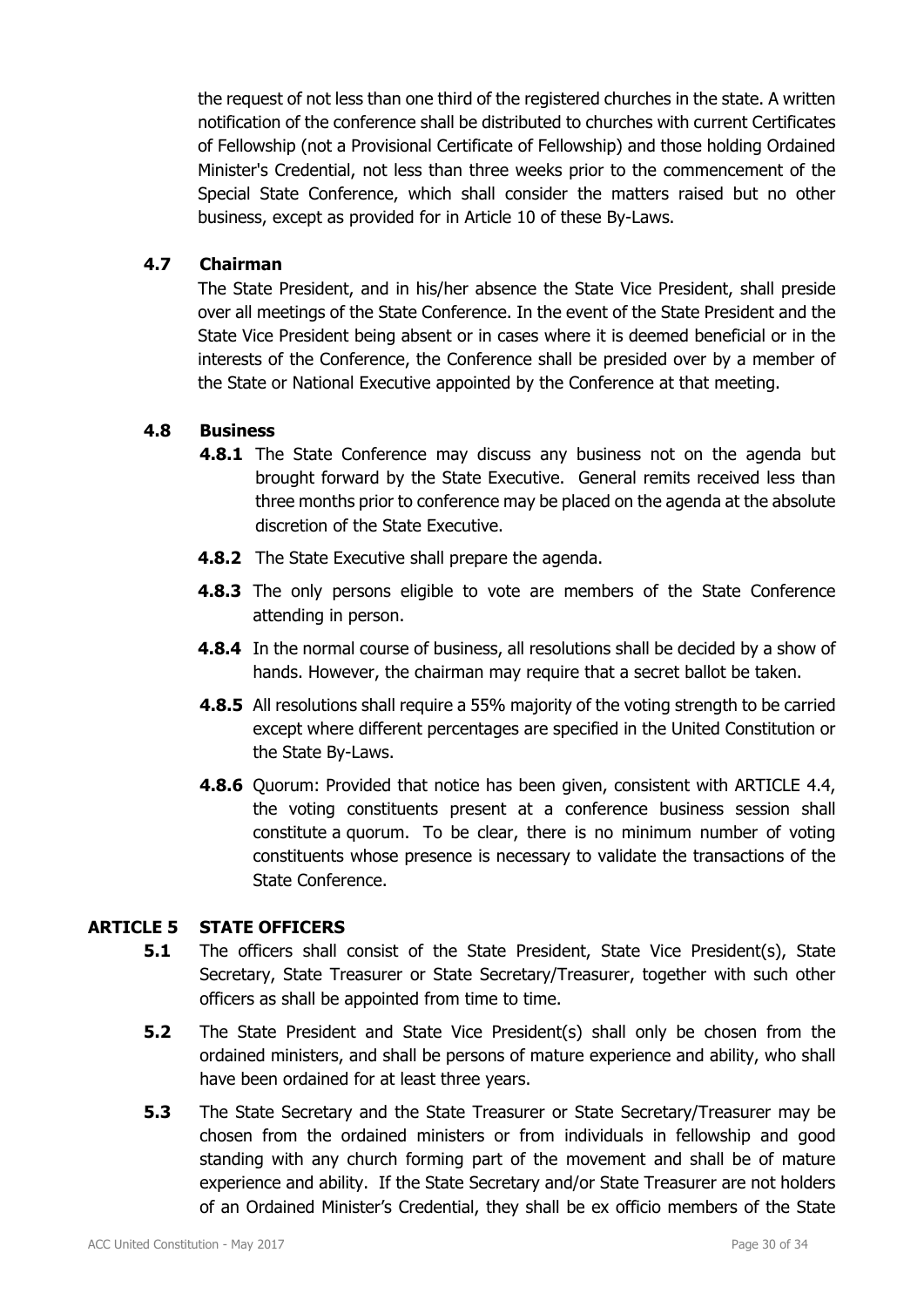Executive without voting rights.

- **5.4** The State Secretary, State Treasurer or State Secretary/Treasurer shall be ex officio delegates to State Conferences with full voting powers.
- **5.5** The roles and job descriptions of the State Officers shall be set and modified by the State Executive.

### **ARTICLE 6 STATE EXECUTIVE**

### **6.1 Membership**

The State Executive shall consist of not less than five, or more than seven members of the conference and shall include the State President, State Vice President, State Secretary and State Treasurer or State Secretary/Treasurer. Persons nominated for the State Executive shall have been both ordained and resident in the state for at least two years. Persons nominated for the position of State President or State Vice President shall have been ordained for at least three years, and two years for other officers, except a State Treasurer, or a State Secretary/Treasurer who is not the holder of an OMC.

### **6.2 Term of Office**

The term of office shall be from the conclusion of the State Conference at which elected, until the conclusion of the State Conference next following.

### **6.3 Vacancies**

In the event of a vacancy or vacancies occurring on the State Executive, the same shall be filled by the State Executive, from those who have been members of the conference for at least two years. In the event of any member being incapacitated through illness or any other cause, the State Executive may likewise appoint any other eligible person to act in place of that member so incapacitated.

### **6.4 Meetings**

 The State Executive shall meet at such times and places as it may from time to time decide. Meetings shall be convened by the State Secretary at the request of the State President or a simple majority of the State Executive.

### **6.5 Quorum**

The quorum necessary for the transaction of the business of the State Executive shall be a majority or such greater numbers as it shall fix from time to time.

### **6.6 Technology Meetings**

For meetings other than those held in person after written notice, a majority of the State Executive shall be deemed to hold or be present at a meeting when they communicate through a telephone conference call, video or other electronic conference method in circumstances where each of them can simultaneously hear what is said by and can speak to the others of them. Such a meeting shall be deemed to be held at the place where the chairperson was present during the meeting. A resolution passed at a meeting under this sub-clause must be ratified at the next State Executive meeting where notice has been given to all members.

 If a majority of the State Executive shall have advised the State Secretary in writing by fax or email that they are in favour of a resolution in particular terms such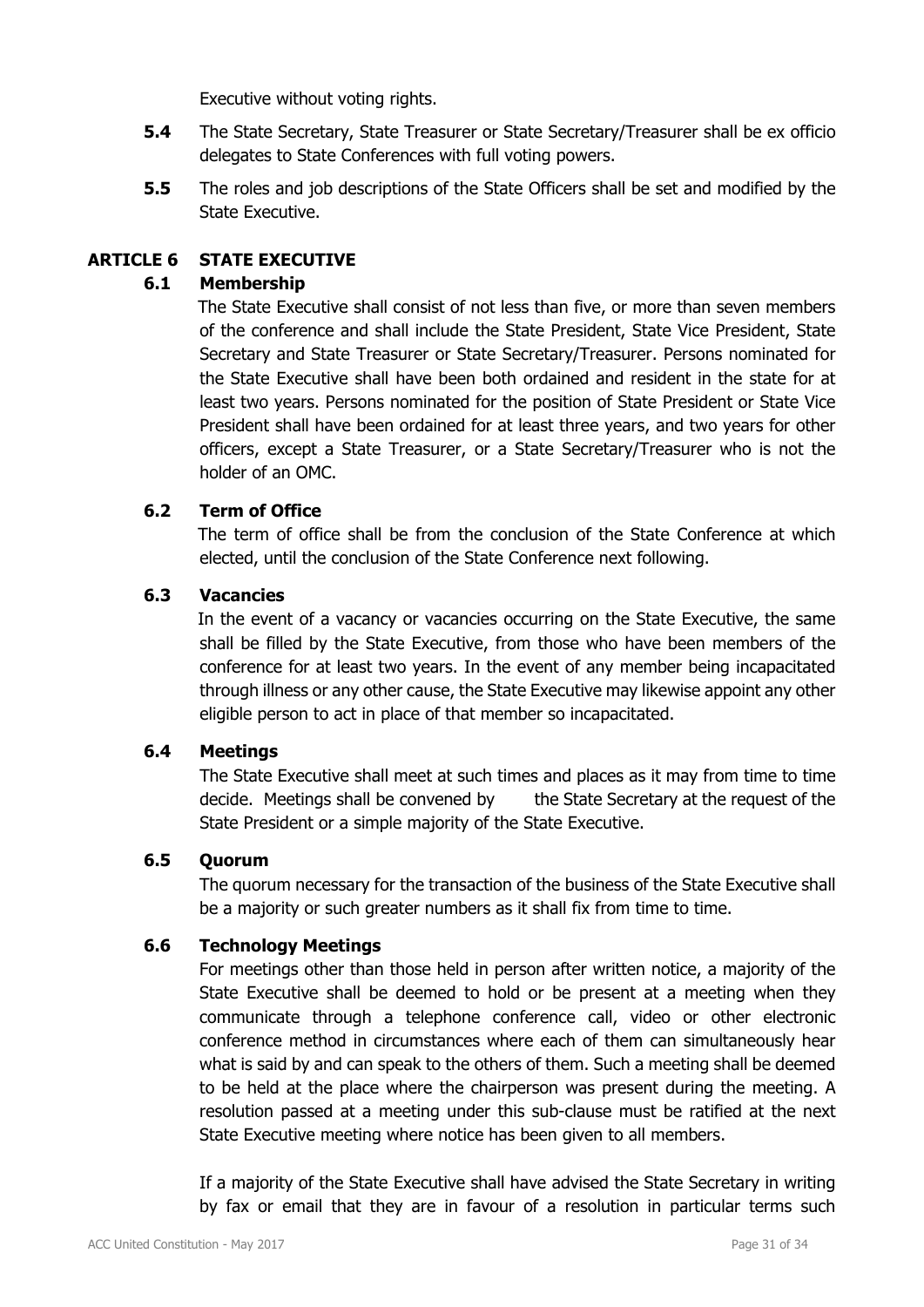resolution shall be deemed to be passed at a meeting of the State Executive provided it shall be ratified at the next State Executive meeting where notice has been given to all members.

# **6.7 Powers and Duties**

 The powers and duties of the State Executive shall be to do all those acts and things, which in its opinion, are necessary and beneficial to further the aims of Australian Christian Churches within the state. Such acts shall be consistent with the United Constitution of Australian Christian Churches and the State By-Laws.

### **6.8 Nominations**

 Nominations may be made by the State Executive, the State Conference, or voting constituents.

### **6.9 Election**

Elections to office shall be conducted in harmony with the United Constitution.

### **ARTICLE 7 CREDENTIALS**

The State Executive shall work, under the direction of the National Executive to facilitate the granting, reviewing and withdrawal of credentials as required in the United Constitution.

### **ARTICLE 8 STATE DEPARTMENTS AND MINISTRIES**

The State Executive may establish departments and ministries that function at a State level, to facilitate the objectives of Australian Christian Churches. Such ministries shall have the right to operate under their own constitutions and by-laws, approved by the State Executive. The ministries are subject to the direction of the State Executive and must present a report to the biennial State Conference. The leaders of all state departments and ministries shall be appointed by the State Executive. In the event that a state department is incorporated, the provisions of Article 12 of these By-Laws shall apply.

# **ARTICLE 9 INDEMNITY**

# **9.1 Indemnity**

Subject to the terms of this Article 9, the State movement indemnifies:

- (a) any person who holds or who has held any elected or appointed office within the movement whether or not validly appointed to occupy such a position;
- (b) any executive officers; and
- (c) any employees

from any loss suffered in respect of any wrongful act asserted against such person while acting in their individual or collective capacities as office bearers within the movement.

### **9.2 Exclusions**

 The Movement will not indemnify any person for any claim arising from or attributable to:

**9.2.1** A wilful breach of duty, the dishonest, fraudulent or malicious act or omission committed with criminal intent;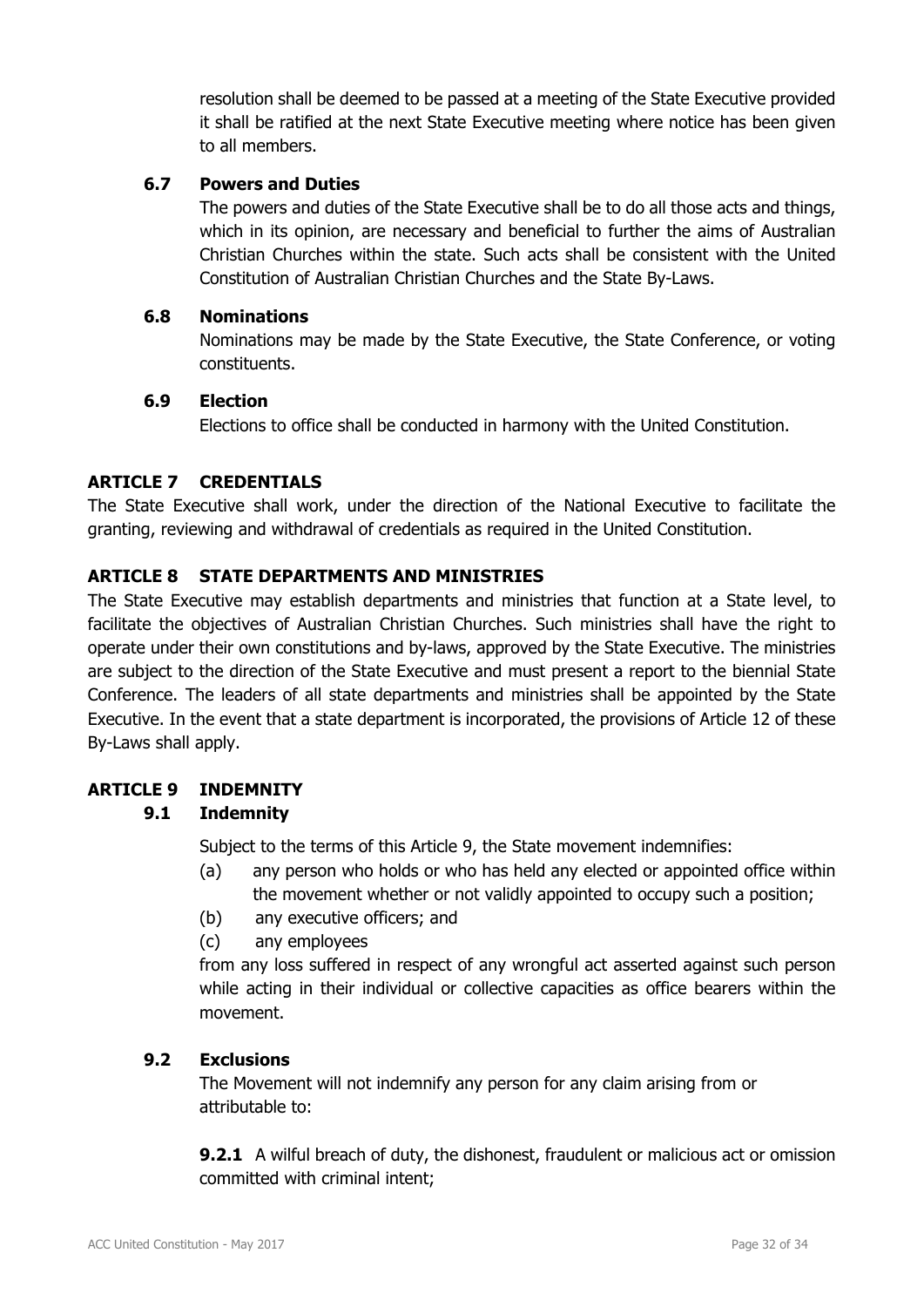**9.2.2** Sexual abuse claims, which means any actual, alleged or attempted assault or abuse of a sexual nature or any other lewd conduct.

# **9.3 Limits To Indemnity**

**9.3.1** The Movement's liability in respect of this indemnity is limited to the greater of:

- **9.3.1.1** The value of assets held in trust on behalf of the Movement; and
- **9.3.1.2** To the extent the claim made against a person is covered by a policy of insurance, whether or not that policy is held by or for the benefit of the Movement or not, the sum insured under that policy.
- **9.3.2** This indemnity is limited to office bearers, officers or employees, of the State Conference.

# **9.4 Advancement of Defence Costs**

 The Movement will pay all reasonable defence costs incurred in defending any civil or criminal proceedings commenced in respect of any wrongful act asserted against such a person while acting in their individual or collective capabilities on an on-going basis as they are incurred prior to the final payment or settlement of any claim provided that:

- **9.4.1** Such defence costs are incurred with the written consent of the movement, such consent not to be unreasonably withheld; and
- **9.4.2** Such advance payments by the movement shall be repaid to the movement in the event that the person is not entitled to payment of any loss under this indemnity."

### **ARTICLE 10 SUSPENSION OF BY-LAWS**

To allow members to bring forward business, which is of a special and urgent nature, which is not on the agenda, the requirements of these By-Laws, in relation to business, may be suspended without notice by a motion carried by a 65% majority of the delegates present and eligible to vote. On the carrying of such motion, the State Secretary will place the said business on the agenda.

### **ARTICLE 11 AMENDMENTS**

Amendments to these By-laws may be made at any meeting of the National Conference, and shall be considered carried when carried by a 65% majority of the delegates present and eligible to vote.

# **ARTICLE 12 INCORPORATION PROVISIONS**

**12.1** In circumstances where the State Executive is of the view that it is necessary to legally incorporate any aspects, initiatives or functions of the Movement it may approve such incorporation provided the following principles are adopted –